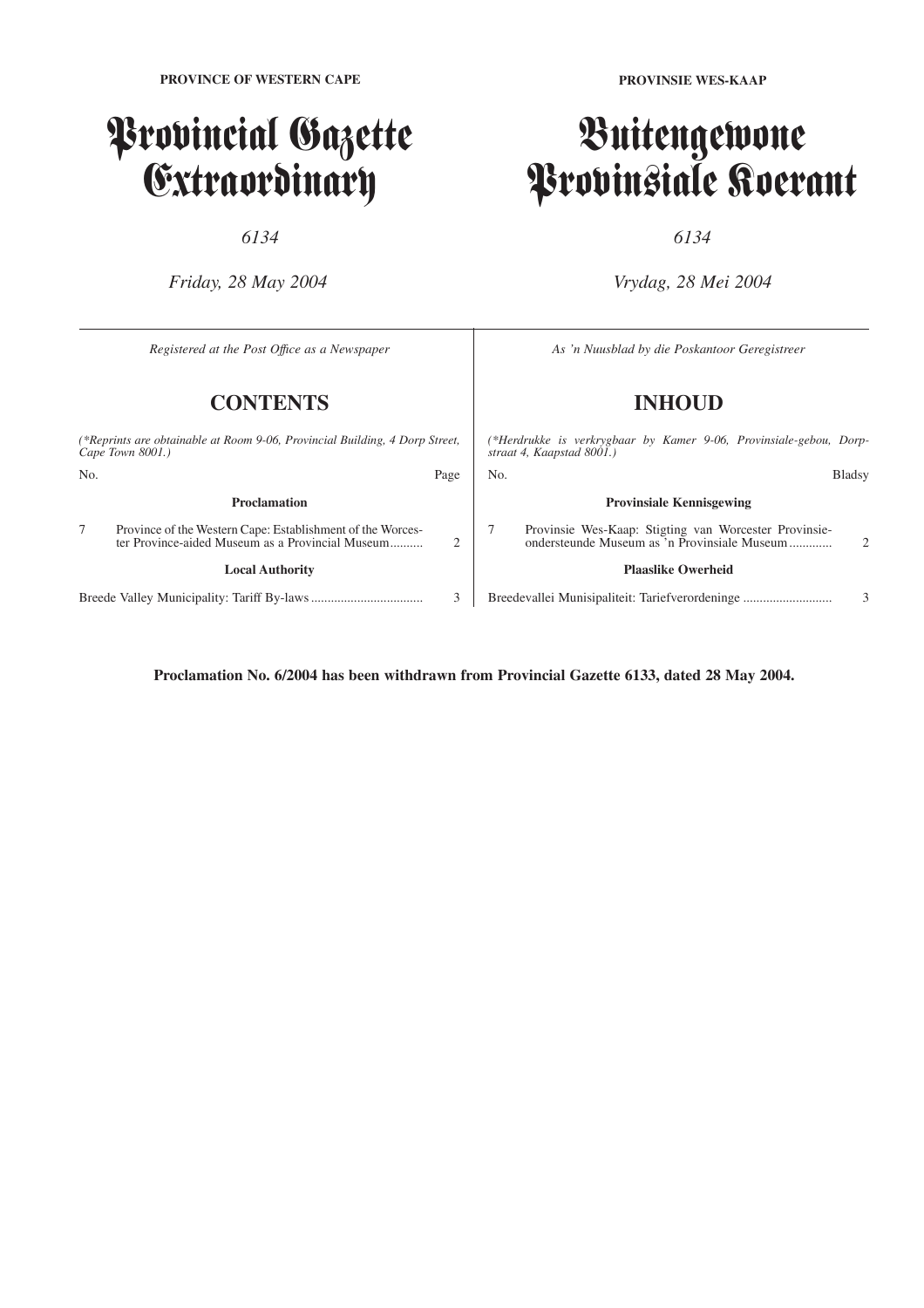## **PROCLAMATION**

## MUSEUMS ORDINANCE, 1975

NO. 7/2004

## ESTABLISHMENT OF THE WORCESTER PROVINCE-AIDED MUSEUM AS A PROVINCIAL MUSEUM

I, Zandisile Christopher Stali, being the Provincial Minister for Cultural Affairs, Sport and Recreation in the Western Cape and the competent authority contemplated by Proclamation No. 115, 1994 dated 17 June 1994 (Government Gazette No. 15813) to administer the Museums Ordinance, 1975 (Ordinance 8 of 1975), acting in terms of section 42(3) of that Ordinance establish with effect from 28 May 2004, the Worcester Province-aided Museum as a provincial museum and assign the name Worcester Provincial Museum.

Proclamation No. 104 dated 19 May 1961 is repealed.

Signed at CAPE TOWN this 24th day of May 2004.

ZANDISILE CHRISTOPHER STALI, MINISTER

### **PROKLAMASIE**

## MUSEUMORDONNANSIE, 1975

#### NR. 7/2004

#### STIGTING VAN WORCESTER PROVINSIE-ONDERSTEUNDE MUSEUM AS 'N PROVINSIALE MUSEUM

Ek, Zandisile Christopher Stali, in my hoedanigheid as Provinsiale Minister vir Kultuursake, Sport en Rekreasie in die Wes-Kaap en kragtens Proklamasie Nr. 115, 1994, gedateer 17 Junie 1994 (Staatskoerant Nr. 15813) die bevoegde gesag om die Museumordonnansie, 1975 (Ordonnansie 8 van 1975), uit te voer, handelende kragtens artikel 42(3) van dié Ordonnansie, stig met ingang van 28 Mei 2004 die Worcester Provinsie-ondersteunde Museum as 'n provinsiale museum en wys die naam Worcester Provinsiale Museum daaraan toe.

Proklamasie Nr. 104 gedateer 19 Mei 1961 word herroep.

Geteken te Kaapstad op die 24ste dag van Mei 2004.

ZANDISILE CHRISTOPHER STALI, MINISTER

## **PROCLAMATION**

## MUSEUMS ORDINANCE, 1975

NO. 7/2004

IVOSTILE: UKUSEKWA KWEMYUZIYAMU YEPHONDO EVOSTILE NOKUBHANGISWA KWEMYUZIYAMU EKHOYO EXHASWA LIPHONDO

Mna Zandisile Christopher Stali onguMphathiswa weMicimbi yeNkcubeko, iMidlalo noLonwabo eNtshona Koloni nonamadla olawulo njengoko ebekiwe kwisiBhengezo se-115, sika-1994 somhla we-17 Juni 1994 (inombolo 15813 yeGazethi kaRhulumente), la mandla olawulo ngawokulawula uMthetho wePhondo weeMyuziyamu, ka-1975 (uMthetho wePhondo we-8 ka-1975) owasekwa ngokwemiqathango yecandelo 42(3) loMthetho wePhondo, ukususela ngo-28 Meyi 2004, iMyuziyamu yaseVostile exhaswa liPhondo isekwa njengeMyuziyamu yePhondo, ke ngoko ndiyinika igama likuba yiMyuziyamu yase Vostile yePhondo.

Ndirhoxisa isibhengezo se-104 esenziwa ngomhla we-19 Meyi ka-1961.

Oku kwenziwe eKAPA ngalo mhla we-24 ka Meyi we-2004.

ZANDISILE CHRISTOPHER STALI, MINISTER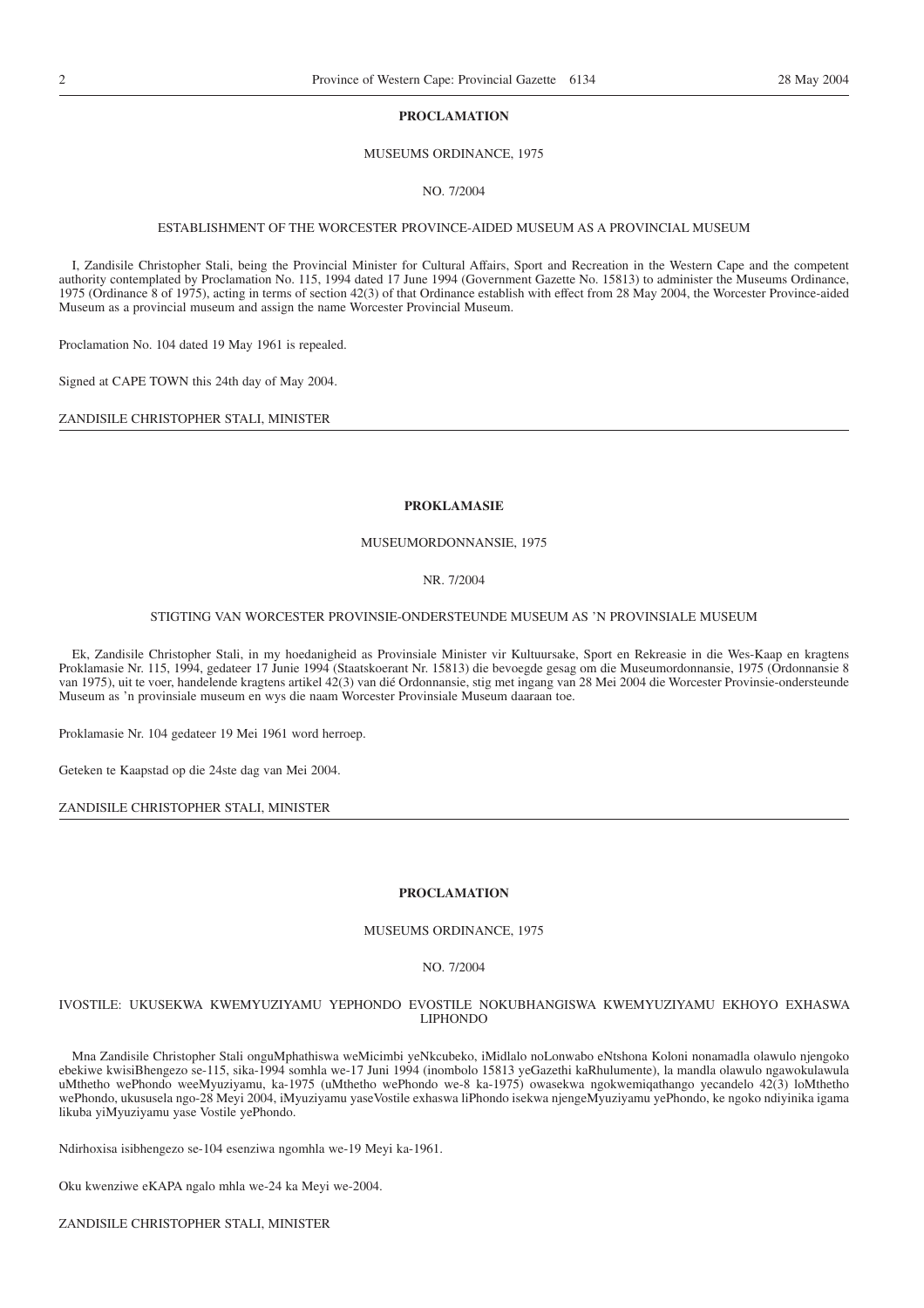## **BREEDE VALLEY MUNICIPALITY**

## **TARIFF BY-LAWS**

#### **PREAMBLE**

**Whereas** section 74 of the Local Government: Municipal Systems Act No. 32 of 2000 requires a municipal council to adopt a tariff policy on the levying of fees for municipal services;

**And whereas** such policy was adopted by the Breede Valley Municipality on 1 July 2003.

**And whereas** section 75(1) of the Local Government: Municipal Systems Act, 2000 (Act 32 of 2000) requires a municipal council to adopt by-laws to give effect to the implementation and enforcement of its tariff policy;

**Now therefore** the Municipal Council of the Breede Valley Municipality approves and adopt the following tariff by-laws:

#### **TABLE OF CONTENTS**

- 1. DEFINITIONS
- 2. PURPOSE OF THESE BY-LAWS
- 3. TARIFF PRINCIPLES
- 4. CATEGORIES OF USERS
- 5. COST CENTRES, CLASSIFICATION OF SERVICES, EXPEN-DITURE CLASSIFICATION AND COST ELEMENTS
	- 5.1 Cost centers
	- 5.2 Classification of services
	- 5.3 Expenditure classification
	- 5.4 Cost elements
- 6. DEPOSITS
- 7. TARIFF TYPES
- 8. UNIT OF MEASUREMENT
	- 8.1 Water
	- 8.2 Electricity
	- 8.3 Refuse removal
	- 8.4 Sewerage
	- 8.5 Assessment rate
	- 8.6 Social benefits
- 9. DETERMINATION, NOTICE OF TARIFFS, FEES AND LEVIES AND OBJECTIONS
- 10. PHASING IN OF TARIFFS, FEES AND LEVIES
- 11. CONFLICT OF LAW
- 12. SHORT TITLE

## **BREEDE VALLEY MUNICIPALITY**

## **TARIFF BY-LAWS**

## **1. Definitions**

In these by-laws, any word or expression to which a meaning has been assigned in the Act, must bear the same meaning and, unless inconsistent with the context—

#### **BREEDEVALLEI MUNISIPALITEIT**

## **TARIEFVERORDENINGE**

#### **AANHEF**

**Nademaal** artikel 74 van die die Wet op Plaaslike Regering: Munisipale Stelsels, No.32 van 2000, vereis dat 'n munisipale raad 'n tariefbeleid or die heffing van fooie vir munisipale dienste moet aanvaar;

**En Nademaal** so 'n beleid deur die Breedevallei Munisipaliteit op 1 Julie 2003 aanvaar is;

**En Nademaal** artikel 75(1) van die Wet op Plaaslike Regering: Munisipale Stelsels, 2000 (Wet 32 van 2000) van 'n munisipale raad vereis om verordeninge aan te neem ten einde gevolg te gee aan die implementering en toepassing van sy tariefbeleid;

**Daarom** neem die Breedevallei Munisipaliteit die tariefverordeninge wat hierna volg, aan:

#### **INHOUDSOPGAWE**

- 1. WOORDOMSKRYWING
- 2. DOEL VAN HIERDIE VERORDENINGE
- 3. TARIEFBEGINSELS
- 4. KATEGORIË VAN VERBRUIKERS
- 5. KOSTE SENTRUMS, KLASSIFIASIE VAN DIENSTE, UITGAWEKLASSIFIKASIE EN KOSTE-ELEMENTE
	- 5.1 Koste sentrums
	- 5.2 Klassifikasie van dienste
	- 5.3 Uitgaweklassifikasie
	- 5.4 Koste elemente
- 6. DEPOSITO'S
- 7. TIPE TARIEWE
- 8. METINGSEENHEID
	- 8.1 Water
	- 8.2 Elektrisiteit
	- 8.3 Vullisverwydering
	- 8.4 Riool
	- 8.5 Eiendomsbelasting
	- 8.6 Maatskaplike voordele
- 9. VASSTELLING, KENNISGEWING VAN TARIEWE, FOOIE EN HEFFINGS EN BESWARE
- 10. INFASSERING VAN TARIEWE, FOOIE EN HEFFINGS
- 11. REGSKONFLIK
- 12. KORT TITEL

#### **BREEDEVALLEI MUNISIPALITEIT**

## **TARIEFVERORDENINGE**

## **1. Woordomskrywings**

In hierdie verordening het 'n woord of uitdrukking waaraan 'n betekenis in die Wet geheg word daardie betekenis, en tensy uit die samehang anders blyk beteken—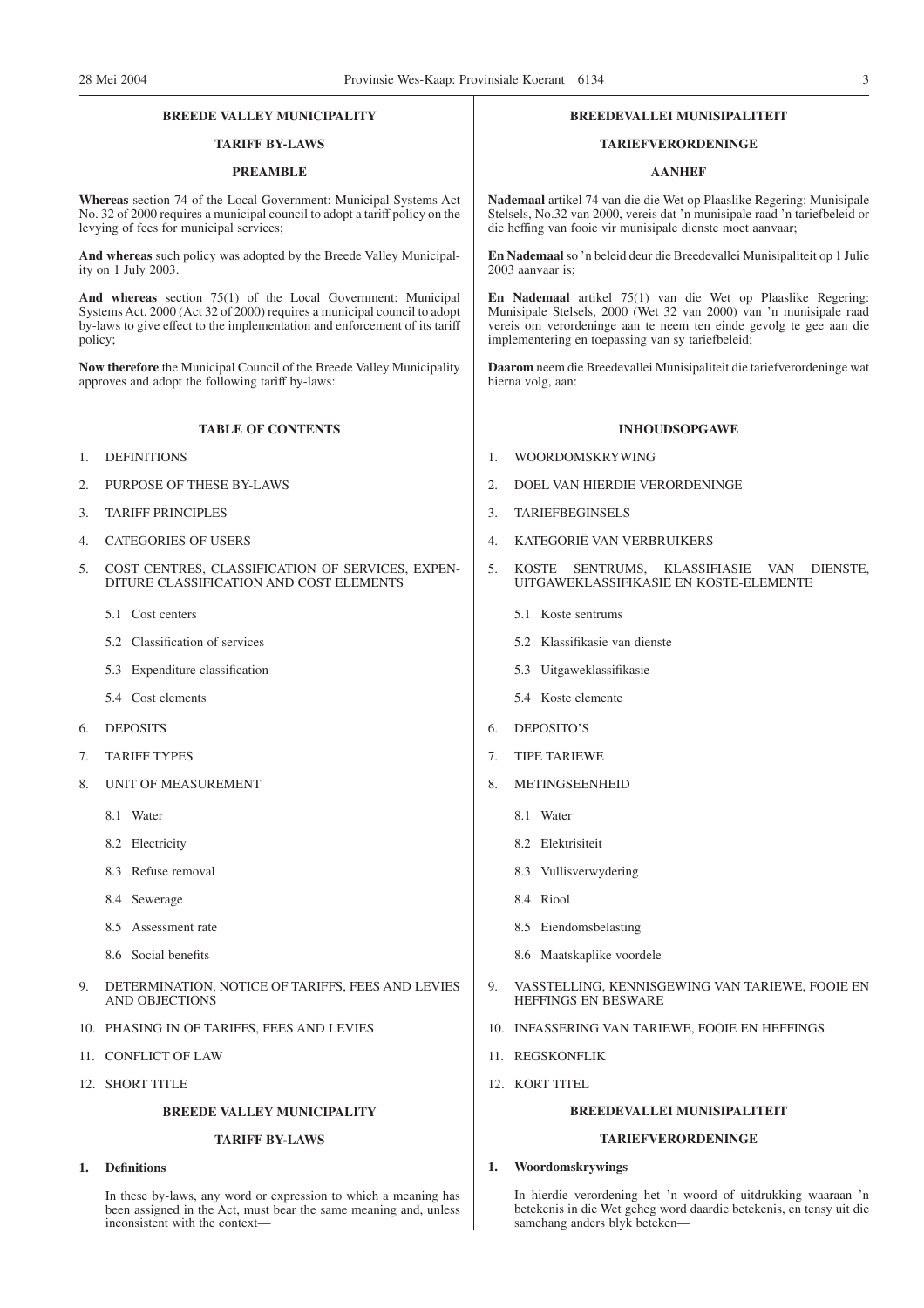*''community services''* means services that the Council has classified as such, in respect of which the tariffs have been calculated with the intention that the costs of the services cannot be recovered from public service charges and are of a regulatory nature;

*''designated councillor''* means the member of the municipal council responsible for financial matters in the municipality as contemplated in the Act;

*''Municipality''* means the Breede Valley Municipality;

*''economic services''* means services that the Council has classified as such, in respect of which the tariffs have been calculated with the intention that the total costs of the services are recovered from users;

*''fixed costs''* means costs, which do not vary with increased or decreased consumption or volume produced;

*''flat rates''* means the unit tariffs that do not relate to individual consumers, but are calculated by dividing the total costs by volume used by all the users together, subject to the flat rate;

*''tariff policy''* means the tariff policy of the Breede Valley Municipality approved by the Municipal Council in terms of section 74 of the Municipal Systems Act, 2000 (Act 32 of 2000);

*''the Act''* means the Local Government: Municipal Systems Act, 2000 (Act No. 32 of 2000);

*''total cost''* means the sum-total of all fixed and variable costs related to a service;

*''trading services''* means services that the Council has classified as trading services, in respect of which the tariffs have been calculated with the intention that the Council makes a profit on the delivery of the services;

*''two-part tariffs''* means tariffs that are determined to cover the fixed and variable costs of a service separately, where the fixed costs are calculated by dividing the total amount of fixed costs of the service by the number of customers per category, and the variable costs are calculated by dividing the total amount of variable costs by the volume consumed;

*''units consumed''* means the number of units of a particular service consumed and are measured in terms of the units of measurement contemplated in section 8 of this by-law;

*''variable costs''* means costs that vary with increased or decreased consumption or volume produced.

#### **2. Purpose of these by-laws**

The purpose of these by-laws is:

- (1) to comply with the provisions of section 75 of the Act;
- (2) to prescribe procedures for calculating tariffs where the Municipality wishes to appoint service providers in terms of section 76(b) of the Act; and
- (3) to serve as guidance to the designated councillor regarding tariff proposals that must be submitted to Council annually during the budget process.

## **3. Tariff principles**

The following tariff principles based on the tariff policy set out in section 74(2) of the Act, apply to the levying of fees for municipal services:

- (a) all users of municipal services must be treated equitably in the application of tariffs and the various categories of users must consequently pay the same charges based on the same cost structure;
- (b) the amount payable must be in proportion to usage and based on the tariff structure adopted for the approved category of users;

*''aangewese raadslid''* die raadslid van die munisipale raad wat, soos deur die Wet beoog, verantwoordelik is vir die finansiële sake van die munisipaliteit;

*''die Wet''* die Wet op Plaaslike Regering: Munisipale Stelsels, 2000 (Wet No. 32 van 2000);

*''munisipaliteit''* die Breedevallei Munisipaliteit;

*''ekonomiese diens''* die dienste wat deur die Raad as sodanig geklassifiseer is, en waarvan die tariewe sodanig bereken is dat die totale koste van die diens van die verbruikers verhaal kan word;

*''gemeenskapsdienste''* die dienste wat deur die Raad as sodanig geklassifiseer is, en waarvan die tariewe sodanig bereken is dat die koste van die dienste nie ten volle verhaal kan word nie en bloot van 'n regulerende aard is;

*''handelsdienste''* die dienste wat deur die Raad as handelsdienste geklassifiseer is ,en waarvan die tariewe sodanig bereken is dat die Raad 'n wins by die lewering van die dienste maak;

*''uniforme tarief''* die tariewe wat nie verband hou met individuele verbruikers nie, maar wat bereken word deur die totale koste met die volume wat deur al die verbruikers gesamentlik verbruik, te deel;

*''tariefbeleid''* beteken die tariefbeleid van die Breedevallei Munisipaliteit wat ingevolge artikel 74 van die Wet op Munisipale Stelsels, 2000 (Wet 32 van 2000) goedgekeur is;

*''totale koste''* die somtotaal van al die vaste en veranderlike koste wat met 'n diens verband hou;

*''twee-deeltariewe''* tariewe wat afsonderlik gehef word om die vaste en veranderlike koste van 'n diens te dek, waar die vaste koste bereken word deur die totale bedrag van die vaste koste van die diens deur die aantal kliënte per kategorie te deel, en die veranderlike koste bereken word deur die totale bedrag van die veranderlike koste deur die volume wat verbruik is, te deel;

*''vaste koste''* koste wat nie met verhoogde of verminderde verbruik van volume geproduseer, verander nie;

*''veranderlike koste''* die koste wat met die verhoogde of verminderde verbruik of volume geproduseer, verander;

*''verbruikte eenhede''* die getal eenhede van 'n bepaalde diens wat verbruik is,en wat gemeet word ingevolge die meeteenhede wat in artikel 8 beoog word van hierdie by-wet.

#### **2. Doel van hierdie verordeninge**

Die doel van hierdie verordeninge is:

- (1) om aan die bepalings van artikel 75 van die Wet gevolg te gee;
- (2) om die prosedures vir die berekening van tariewe voor te skryf waar die munisipaliteit dit wenslik ag om diensverskaffers ingevolge artikel 76(b) van die Wet aan te stel; en
- (3) om te dien as riglyn vir die aangewese raadslid in verband met tariefvoorstelle wat jaarliks tydens die begrotingsproses aan die Raad voorgelê moet word.

### **3. Tariefbeginsels**

Die volgende tariefbeginsels, gebasseer op die tariefbeleid uiteengesit in artikel 74(2) van die Wet, is van toepassing op die heffing van fooie vir munisipale dienste:

- (a) al die verbruikers van munisipale dienste moet op gelyke vlak by die toepassing van tariewe behandel word en die verskillende kategorië moet gevolglik dieselfde koste wat op dieselfde kostestruktuur gebasseer is, betaal;
- (b) die bedrag betaalbaar moet in verhouding wees met verbruik en gebasseer wees op dieselfde kostestruktuur wat vir die goedgekeurde kategorie van verbruikers aanvaar is;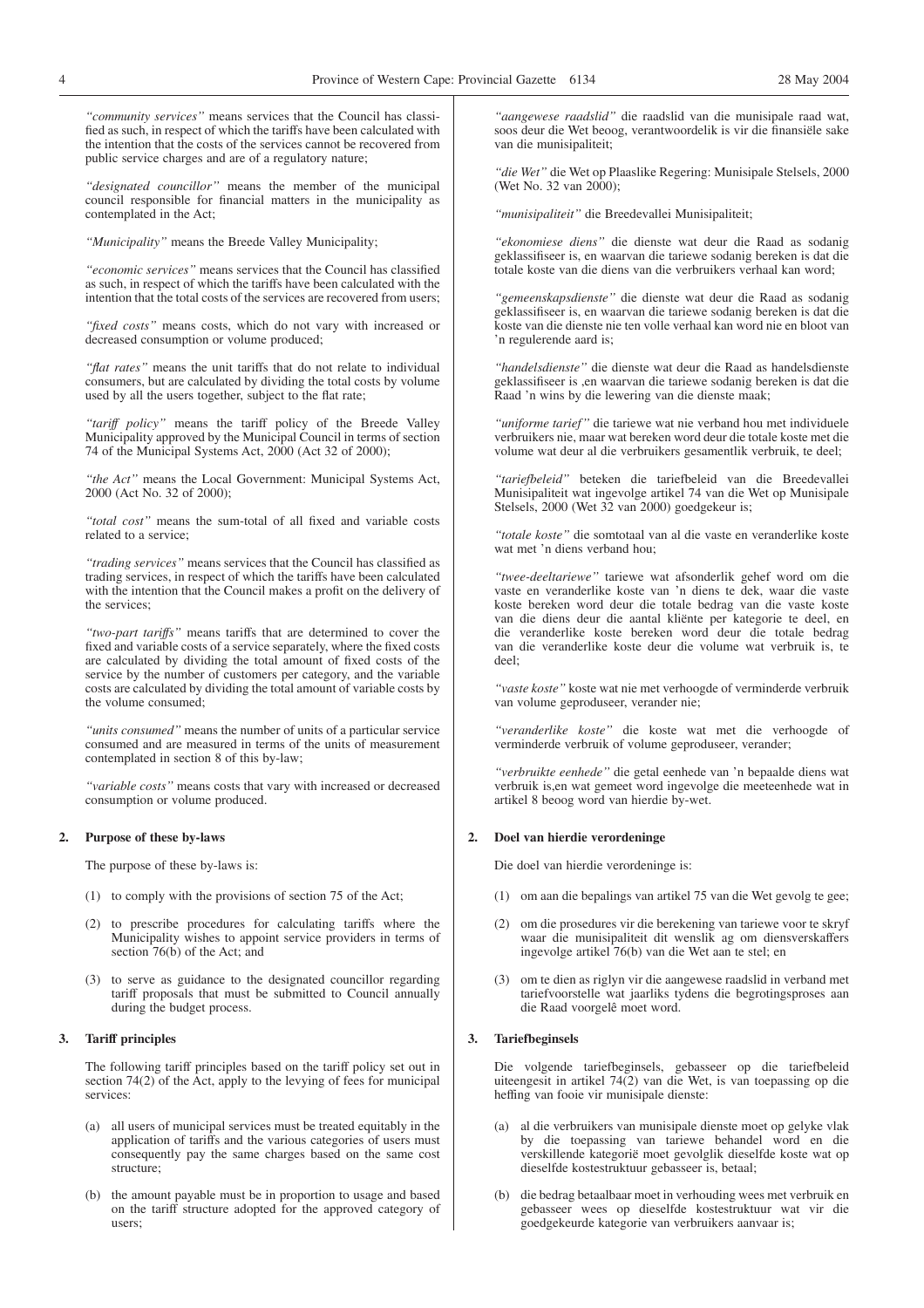- indigent households must have access to basic services through lifeline tariffs or direct subsidisation in accordance with the Council's indigent support policy as reflected as part of its Credit Control and Debt Collection Policy;
- (d) tariffs must reflect the total cost of services;
- (e) tariffs must be set at a level that facilitates the sustainability of services; and
- (f) sustainability must be achieved by ensuring that:
	- (i) cash inflows cover cash outflows, which means that sufficient provision for working capital or bad debts must be made; and
	- (ii) access to the capital market is maintained by providing for the repayment of capital, maintaining sufficient liquidity levels and making profits on trading services.
- (g) provision must be made in appropriate circumstances for a surcharge on a tariff if and when necessary for major breakdowns in infrastructure and periods of droughts when a restriction of usage is required;
- (h) efficient and effective use of resources must be encouraged by providing for penalties to prevent exorbitant use;
- (i) the extent of subsidisation of tariffs must be disclosed by publishing the true costs of the service and the level of subsidy as well as the source of the subsidy.

## **4. Categories of users**

- (1) The tariff structure of the Breede Valley Municipality must make ,provision for the following categories of users:
	- (a) domestic;
	- (b) commercial;
	- (c) industrial;
	- (d) agricultural;
	- (e) institutional
	- (f) rural;
	- (g) municipal; and
	- (h) users not falling in any of the above-mentioned categories and with whom special agreements have been entered into.
- (2) Where there is a substantial difference between the standard of services provided to a specified category of users, the Council may, after the presentation of an engineers report by the portfolio Councillor, determine differentiated tariffs within the specified category.

## **5. Cost centres, classification of services, expenditure classification and cost elements**

*(1) Cost centres*

To determine the total cost of services the Director Financial Services must create cost centres, based on the service and expenditure classification prescribed by the National Department of Finance and Executive Mayor of the council from time to time.

*(2) Classification of services*

Provision for the following classification of services must be made:

- behoeftige huishoudings moet toegang hê tot basiese dienste deur middel van lewenslyn tariewe of direkte subsidiëring ooreenkomstig die Raad se beleid vir ondersteuning van behoeftiges, wat as deel van sy Kredietbeheer en Skuldinvorderingsbeleid weergegee word;
- (d) tariewe moet die totale koste van die diens weergee;
- (e) tariewe moet vasgestel word op 'n vlak wat die volhoubaarheid van die diens ondersteun;
- (f) volhoubaarheid moet haalbaar wees deur te verseker dat:
	- kontantinvloei, die kontantuitvloei dek wat beteken dat voldoende voorsiening vir werkskapitaal of slegte skuld gemaak moet word; en
	- (ii) toegang tot die kapitale mark gehandhaaf word deur voorsiening te maak vir die terugbetaling van kapitaal, handhawing van voldoende likiditeitsvlakke en die winsneming op handelsdienste;
- (g) voorsiening vir 'n bobelasting op tariewe moet in gepaste gevalle gemaak word, indien en wanneer dit nodig is, gedurende 'n wesenlike ineenstorting van infrastruktuur en tydperke van droogtes wanneer beperkings in verbruik vereis word;
- die behou en effektiewe gebruik van bronne moet aangemoedig word deur voorsiening te maak vir boetes om buitensporige gebruik te voorkom;
- (i) die omvang van subsidiëring van tariewe moet bekendgemaak word deur die ware koste van die diens en die vlak van die subsidie, asook die bron van die subsidie, openbaar te maak.

#### **4. Kategorië van verbruikers**

- (1) Die tariefstruktuur van die Breedevallei Munisipaliteit moet voorsiening maak vir die volgende kategorië van verbruikers:
	- (a) huishoudelik;
	- (b) handel;
	- (c) industriëel;
	- (d) landbou;
	- (e) institusioneel;
	- (f) buitestedelik;
	- (g) munisipale; en
	- (h) verbruikers wat nie in enige van die bogenoemde kategorië val nie en met wie spesiale ooreenkomste aangegaan is.
- (2) Waar daar 'n wesenlike verskil tussen die standaard van dienste wat aan 'n bepaalde kategorie verbruikers gelewer word, kan die Raad, na die oorweging van 'n ingenieurs verslag deur die portefeulje raadslid, gedifferensieerde tariewe binne die bepaalde kategorie vasstel.

### **5. Koste sentrums, klassifikasie van dienste, uitgaweklassifikasie en koste-elemente**

## *(1) Koste sentrums*

Ten einde die totale koste van 'n diens te bepaal, moet die Direkteur: Finansiële Dienste, koste sentrums skep wat gebaseer is op die diens- en uitgaweklassifikasie wat van tyd tot tyd deur die Nasionale Departement Finansies en die Uitvoerende Burgemeester vasgestel word.

## *(2) Klassifikasie van dienste*

Voorsiening moet gemaak word vir die volgende klassifikasie van dienste: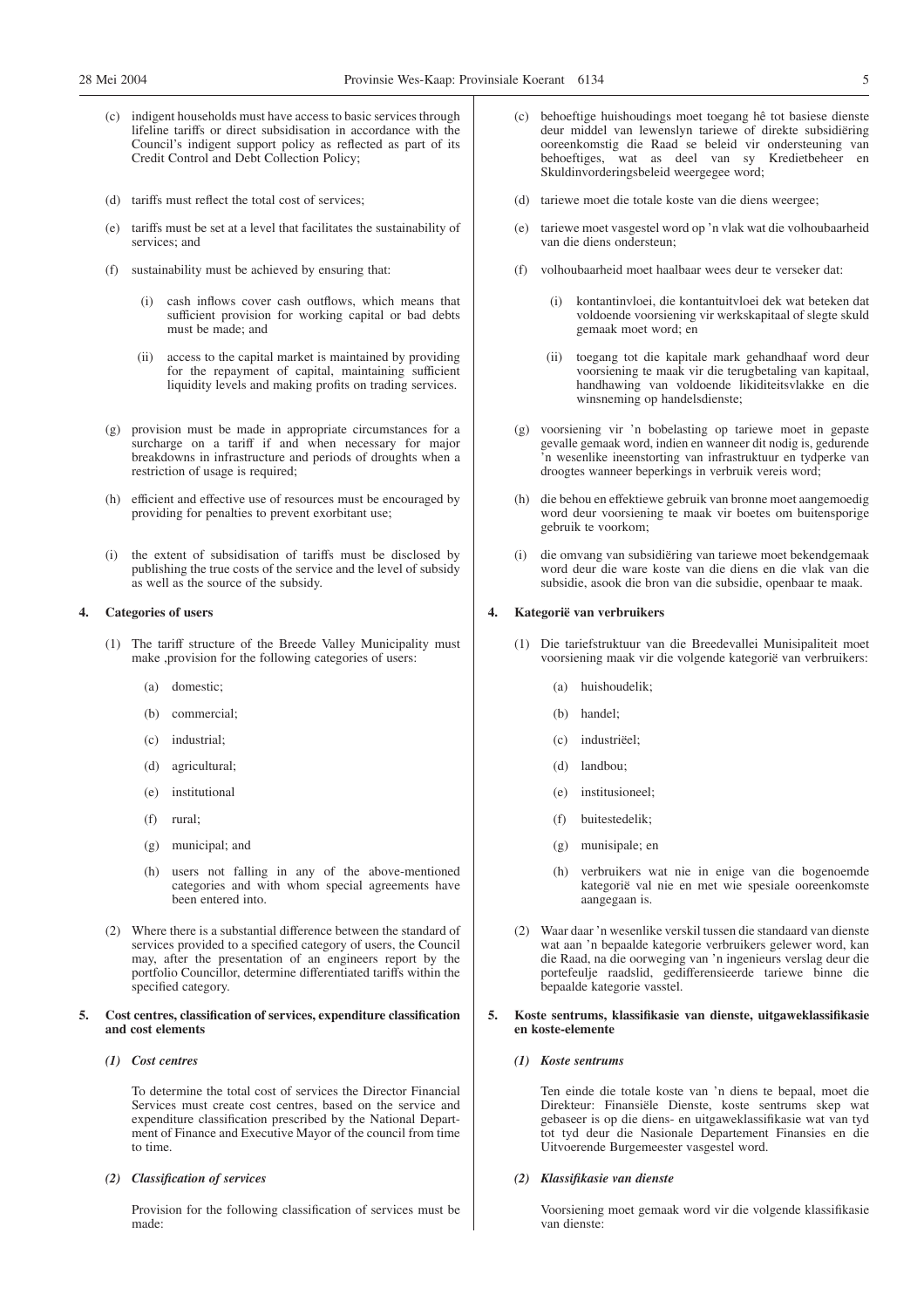- *(a) Trading services*
	- (i) Electricity
	- (ii) Water
	- (iii) Parking
- *(b) Economic services*
	- (i) Refuse removal
	- (ii) Sewerage Disposal
	- (iii) Recreation Resorts
- *(c) Community services*
	- (i) Air pollution
	- (ii) Building control
	- (iii) Cemetaries
	- (iv) Childcare facilities
	- (v) Control of public nuisances
	- (vi) Control of undertakings that sell liquor to the public
	- (vii) Facilities for accommodation, care and burial of animals
	- (viii) Fencing and fences
	- (ix) Fire fighting services
	- (x) Fixed billboards and the display of advertisements in public places
	- (xi) Licensing and control of undertakings that sell food to the public
	- (xii) Licensing of dogs
	- (xiii) Local amenities
	- (xiv) Local sport facilities
	- (xv) Local tourism
	- (xvi) Municipal parks and recreation
	- (xvii) Municipal planning
	- (xviii) Municipal public works, only in respect of the needs of the municipality in the discharge of its responsibilities and to administer functions specially assigned to it under the Constitution or any other law
	- (xix) Municipal roads
	- (xx) Noise pollution
	- (xxi) Pounds
	- (xxii) Public places
	- (xxiii) Storm-water management system in built-up areas
	- (xxiv) Street trading/street lighting
	- (xxv) Trading regulations
	- (xxvi) Traffic

#### *(a) Handelsdienste*

- (i) Water
- (ii) Elektrisiteit
- (iii) Parkering
- *(b) Ekonomiese dienste*
	- (i) Vullisverwydering
	- (ii) Rioolverwydering
	- (iii) Ontspannings/Vakansieoorde
- *(c) Gemeenskapsdienste*
	- (i) Begraafplase
	- (ii) Beheer oor ondernemings wat alkohol aan die publiek verkoop
	- (iii) Beheer oor openbare ergenis
	- (iv) Boubeheer
	- (v) Brandbestrydingsdienste
	- (vi) Fasiliteite vir akkomodasie, sorg en begrawe van diere
	- (vii) Geraasbesoedeling
	- (viii) Handelsregulasies
	- (ix) Kindersorgfasiliteite
	- (x) Lisensiëring en beheer oor ondernemings wat voedsel aan die publiek verkoop
	- (xi) Lisensiëring van Honde
	- (xii) Lugbesoedeling
	- (xiii) Munisipale Beplanning
	- (xiv) Munisipale openbare werke, slegs ten opsigte van die behoeftes van die munisipaliteit in die uitvoering van sy verantwoordelikhede en om die pligte wat spesiaal aan die Munispaliteit toegeken is deur die Grondwet of enige ander wet, te verrig
	- (xv) Munisipale Paaie
	- (xvi) Munisipale Parke en Ontspanning
	- (xvii) Omheinings en Heinings
	- (xviii) Openbare Plekke
	- (xix) Plaaslike Geriewe
	- (xx) Plaaslike Sportfasiliteite
	- (xxi) Plaaslike Toerisme
	- (xxii) Skutte
	- (xxiii) Stormwater bestuurstelsel in opgeboude gebiede
	- (xxiv) Straathandel/straatbeligting
	- (xxv) Vaste advertensieborde en die vertoning van advertensies in openbare plekke
	- (xxvi) Verkeer en Parkering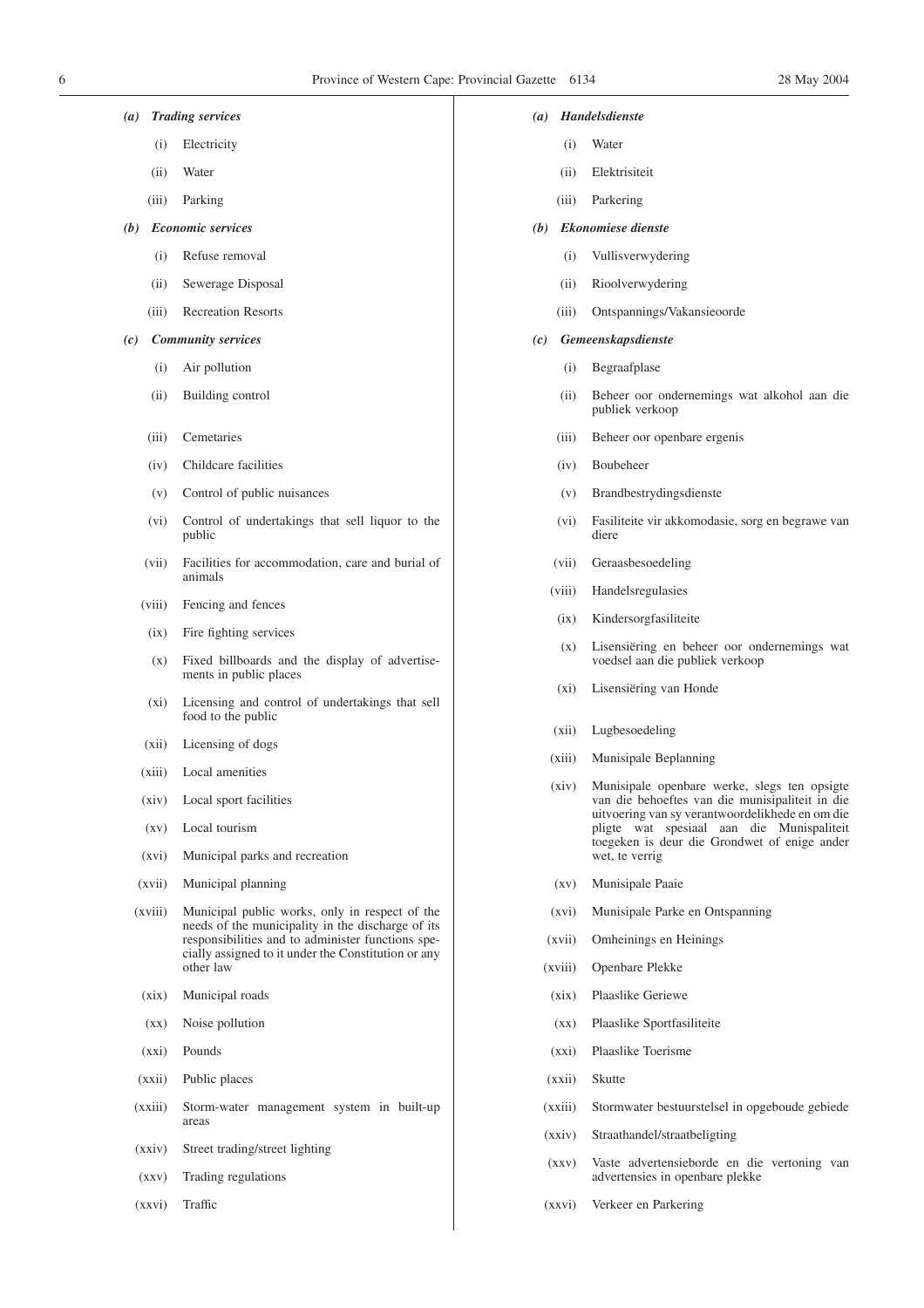## *(d) Subsidised services*

- (i) Health and ambulance.
- (ii) Libraries and museums.

#### *(3) Expenditure classification*

Expenditure must be classified as follows:

- (a) Salaries, wages and allowances;
- (b) Bulk purchases;
- (c) General expenditure;
- (d) Repairs and maintenance;
- (e) Capital charges (interest and redemption)/depreciation;
- Contribution to fixed assets;
- (g) Contribution to funds:
	- (i) Bad debts;
	- (ii) Working capital; and
	- (iii) Statutory funds.
- (h) Contribution to reserves;
- (i) Gross expenditure; (total of (a) to (h) above)
- (j) Less charge-out;
- (k) Net expenditure; (gross less charge out)
- (l) Income; and
- (m) Surplus/Deficit (income less net expenditure)

#### *(4) Cost elements*

The following cost elements must be used to calculate the tariffs of the different services:

- (a) Fixed costs, which consist of the capital costs (interest and redemption) on external loans as well as internal advances and or depreciation, whichever are applicable on the service and any other costs of a permanent nature as determined by the Council from time to time.
- (b) Variable cost: This includes all other variable costs that have reference to the service.
- (c) Total cost is equal to the fixed cost plus variable cost.

## **6. Deposits**

The raising of deposits is permissible where certain levies are made in arrears and payable with application for relevant service:

- (a) Electricity: Two times the average monthly consumption of the past 3 months with a minimum as determined annually.
- (b) Water: Two times the average monthly consumption of the past 3 months with a minimum as determined annually.
- (c) Rental: Equal to monthly rental
- (d) Other services: As and when required.

#### *(d) Gesubsidieerde dienste*

- (i) Gesondheids- en ambulansdienste
- (ii) Biblioteke en museums

#### *(3) Uitgaweklassifikasie*

Uitgawes moet as volg geklassifiseer word:

- (a) Salaris, lone en toelaes;
- (b) Massa aankope;
- (c) Algemene Uitgawes
- (d) Herstel en onderhoud
- (e) Kapitale uitgawes (Rente en delging)/waardevermindering;
- (f) Bydrae tot vaste bates;
- (g) Bydrae tot fondse:
	- (i) Slegte skulde
	- (ii) Werkkapitaal
	- (iii) Statutêre fondse
- (h) Bydrae tot reserwes;
- (i) Bruto uitgawes; (totaal van (a) tot (h) hierbo)
- (j) Min uitbesteding;
- (k) Netto uitgawes; (Bruto min uitbesteding)
- (l) Inkomste; en
- (m) Surplus/Tekort (Inkomste min netto uitgawes)

#### *(4) Koste elemente*

Die volgende koste- elemente moet aangewend word om die tariewe van die verskillende dienste te bereken:

- (a) Vaste koste wat bestaan uit die kapitale koste (rente en delging) of waardevermindering op eksterne lenings asook interne voorskotte en ander waardevermindering wat ook al van toepassing is op die diens, en enige ander koste van 'n permanente aard soos van tyd tot tyd deur die Raad bepaal.
- (b) Veranderlike koste: Dit sluit alle ander koste in wat op die diens betrekking het.
- (c) Totale koste is gelyk aan die vaste koste plus veranderlike koste.

## **6. Deposito's**

Die heffing van deposito's is toelaatbaar waar sekere heffings in agterstallige betaalbaar met aansoek op toepaslike diens:

- (a) Elektrisiteit: Dubbel die maandelikse verbruik van die voorafgaande drie maande met 'n minimum soos jaarliks bepaal word.
- (b) Water: Dubbel die gemiddelde maandelikse verbruik van die voorafgaande drie maande, met 'n minimum soos jaarliks bepaal word.
- (c) Huurgeld: Gelykstaande aan maandelikse huur.
- (d) Ander dienste: Soos en wanneer benodig.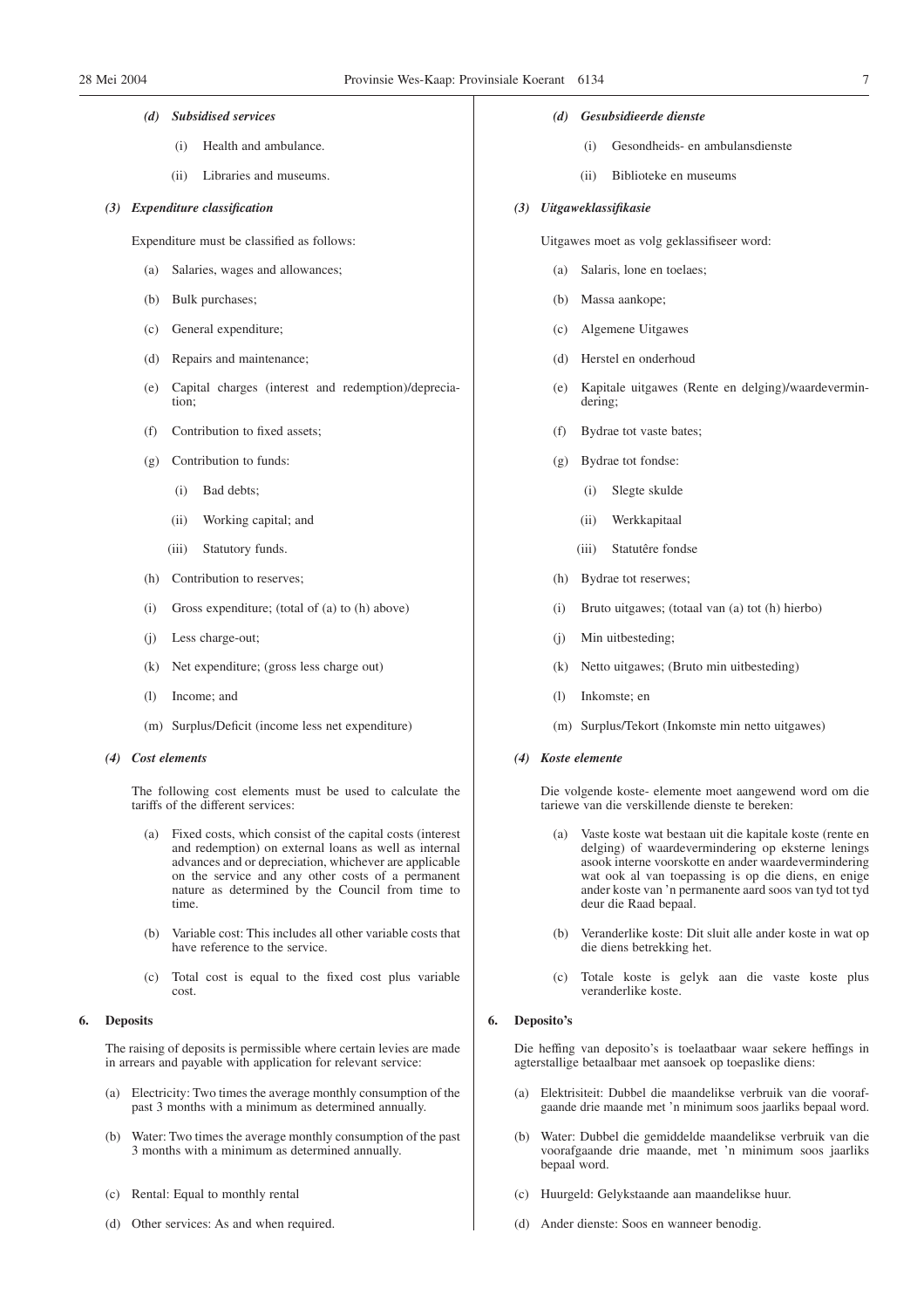#### **7. Tariff types**

- (1) In setting service charges the Council must:
	- (a) accurately reflect costs to achieve economic efficiency;
	- (b) ensure equity and fairness between different types of consumers;
	- (c) utilise appropriate metering and supporting technology; and
	- (d) be transparent.
- (2) In determining the type of tariff applicable to the type of service the Council must make use of the following five options or a combination thereof:
	- (a) Single tariff: This tariff shall consist of a fixed cost per unit consumed. All costs will therefore be recovered through unit charges at the level of breakeven consumption. Profits on trading services may be allowed subject to Council approval.
	- (b) Cost related two to four parts tariff: This tariff shall consist of two to four parts. Management, capital, maintenance and operating costs will be recovered by grouping certain components together e.g. management, capital and maintenance costs may be grouped together and be recovered by a fixed charge, independent of consumption for all classes of consumers, while the variable costs may be recovered by a unit charge per unit consumed. The two-part tariff will only be used to determine tariffs for holiday resorts while three and four part tariffs will be used to calculate the tariff for electricity.
	- (c) Inclining block tariff: This tariff is based on consumption levels being categorised into blocks, the tariff being determined and increased as consumption levels increase. This tariff will only be used to prohibit the exorbitant use of a commodity. The first step in the tariffs will be calculated at break-even point. Subsequent steps will be calculated to yield profits and to discourage excessive use of the commodity.
	- (d) Declining block tariff: This tariff is the opposite of the inclining block tariff and decreases as consumption levels increase. This tariff will only be implemented during the existence of special agreements.
	- (e) Stepped tariff: This tariff is based on consumption levels being categorized in blocks. All levels will however be available to all consumers contrary to the block tariffs. It shall only be used to yield profits and to discourage excessive use of the commodity.
	- (f) Availability charges: Payable in respect of erven not connected to Council's infrastructure. Once Council provided a connection, normal tariffs as per respective service are payable.
	- (g) Outside Municipal Area: These tariffs shall apply to consumers who are not residing within the municipal boundaries but are making use, on application, of certain services.
	- (h) Recoverable work: These tariffs shall apply to consumers who are making use, on application, of certain recoverable services. The tariff will be calculated at actual cost plus a surcharge as determined with the actual tariffs.

#### **8. Unit of measurement**

The following units of measurement must, where possible, be used to determine tariffs:

#### **7. Tipe tariewe**

- (1) By die neerlê van tariewe moet die Raad:
	- (a) die koste om ekonomiese doeltreffenheid te bereik, akkuraat aandui;
	- (b) billikheid en redelikheid tussen die verskillende tipe van verbruikers verseker;
	- (c) toepaslike meting en onderhoudstegnologie gebruik; en
	- (d) deursigtig wees.
- (2) By die bepaling van die tipe tarief van toepassing op die tipe diens, moet die Raad gebruik maak van die volgende vyf opsies of 'n kombinasie daarvan:
	- (a) Enkeltarief: Hierdie tarief moet uit 'n vaste bedrag per eenheid gebruik bestaan. Alle kostes moet dus deur eenheidsheffings op die vlak van gelykbreukverbruik verhaal word. Winste op handelsdienste kan, behoudens die Raad se goedkeuring, toegelaat word.
	- (b) Kosteverbandhoudende twee-tot-vier-dele tarief: Hierdie tarief bestaan uit twee tot vier dele. Bestuur, kapitaalonkoste, onderhoud en bedryskoste word deur sekere komponente saam te groepeer en deur 'n vaste en veranderlike heffings te verhaal. Bestuur, kapitaalonkoste en onderhoud kan saamgevoeg word en deur 'n vaste heffing ongeag verbruik van alle kategorië verbruikers verhaal word terwyl die veranderde koste deur 'n eenheidskoste per eenheid verbruik, verhaal word. Die twee-deel tarief mag slegs gebruik word vir vakansieoorde terwyl drie- en vier-deel tariewe gebruik moet word om die tarief vir elektrisiteit te bereken.
	- (c) Stygende bloktarief: Hierdie tarief is gebasseer op verbruikersvlakke wat in blokke gekategoriseerd is, die tarief synde bepaal en verhoog te word soos wat verbruikvlakke verhoog. Hierdie tarief moet slegs gebruik word om die buitensporige verbruik van 'n kommoditeit te beperk. Die eerste trap in die tariewe moet bereken word op die gelykbreuk punt. Daaropvolgende trappe moet bereken word om winste te maak en om oormatige verbruik van die kommoditeit te beperk.
	- (d) Afnemende bloktarief: Hierdie tarief is die teenoorgestelde van die Stygende bloktariefen neem af soos wat verbruikersvlakke verhoog. Hierdie tarief sal geimplimenteer word tydens die ontstaan van spesiale ooreenkomste.
	- (e) Trapvormige tarief: Hierdie tarief is gebasseer op verbruikersvlakke wat in blokke gekategoriseer is. Alle vlakke moet egter, anders as die bloktariewe, aan alle verbruikers beskikbaar wees. Die tarief word slegs gebruik om winste te maak en om oormatige verbruik van die kommoditeit te ontmoedig.
	- (f) Beskikbaarheid heffings: Betaalbaar met betrekking tot erwe wat nie aan die Raad se infrastruktuur gekoppel is nie. Sodra die Raad 'n konneksie voorsien is die normale tarief soos per onderskeie diens betaalbaar.
	- (g) Buite die munisipale gebied: Hierdie tariewe sal van toepassing wees op verbruikers wie nie binne die munisipale grense woonagtig is nie, maar wie op aansoek van sekere dienste gebruik maak.
	- (h) Verhaalbare werk: Hierdie tariewe sal van toepassing wees op verbruikers wie op aansoek van sekere verhaalbare dienste gebruik maak. Die tarief sal gereken word op werklike koste plus 'n bobelasting soos by die werklike tariewe bepaal word.

## **8. Metingseenheid**

Die volgende metingseenhede moet, waar moontlik, gebruik word om tariewe te bepaal: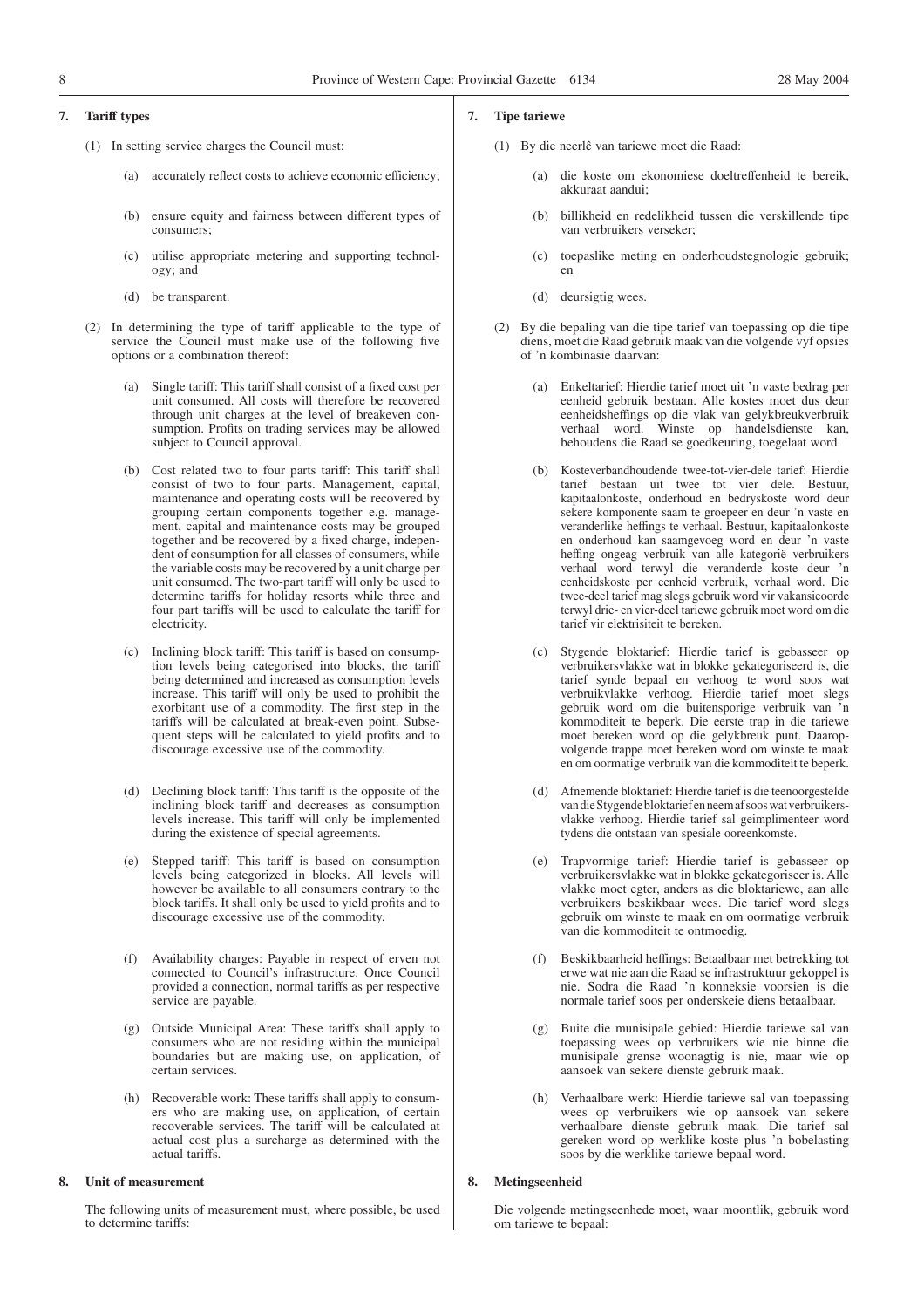## *(1) Water*

Water meters will be read and levied on a monthly basis unless the service is rendered through a pre-payment device:

- (a) Cost per unit (kilolitres consumed).
- (b) Basic cost plus cost per unit charge (kilolitres consumed).
- (c) A flat rate will be applied when consumption is not measured.

## *(2) Electricity*

Electricity meters will be read and levied on a monthly basis unless the services is rendered through a pre-payment device:

- (a) Maximum demand plus fixed costs plus kWh consumed.
- (b) Fixed costs plus kWh consumed.
- (c) KWH consumed.
- (d) Gigawatt.

## *(3) Refuse removal*

Annual amount levied is due and payable with September account. On written request the amount may be raised monthly. The levy is payable by the registered owner and recoverable with clearance certificate:

- (a) Plastic bags per week/day (volume).
- (b) Containers per week (volume).

#### *(4) Sewerage*

Annual amount levied is due and payable with September account. On written request the amount may be raised monthly. The levy is payable by the registered owner and recoverable with clearance certificate:

- (a) Percentage of water consumption.
- (b) Percentage of water consumption plus costs for strength of disposal.
- (c) Basic charge:
	- (i) based on the area of the property and fixed cost associated with the service.
	- (ii) based on the number of properties within those categories of customers and variable costs of the service.
- (d) Additional charge:
	- (i) based on the area of the property and variable costs of the services.
	- (ii) based on the number of properties within those categories of customers and variable costs of the service.
- (e) When area of the property or number of properties is not available, a flat rate, based on the average consumption per categories of consumers, will be applicable.

#### *(1) Water*

Water meters sal op 'n maandelikse basis gelees en gehef word, behalwe waar die dienste deur middel van 'n voorafbetaalstelsel, gelewer word.

- (a) Koste per eenheid (kiloliters verbruik).
- Basiese koste plus koste per eenheidsheffing (kiloliters verbruik).
- (c) 'n uniforme tarief.

## *(2) Elektrisiteit*

Elektrisiteit meters sal op 'n maandelikse basis gelees en gehef word, behalwe waar die diens deur middel van 'n voorafbetaal stelsel gelewer word.

- (a) Maksimun aanvraag plus vaste koste plus kWh verbruik.
- (b) Vaste koste plus kWh verbruik.
- (c) KWH verbruik.
- (d) Gigawatt verbruik.

## *(3) Vullisverwydering*

Die jaarlikse heffing is betaalbaar met die rekening van September. Die bedrag kan op skriftelike versoek in maandelikse paaiemente gehef word. Die heffing is betaalbaar deur die geregistreerde eienaar en verhaalbaar met die uitklaringsertifikaat.

- (a) Plastiese sakke per week (volume).
- (b) Houers per week (volume).
- *(4) Riool*

Die jaarlikse heffing is betaalbaar met die rekening van September. Die bedrag kan op skriftelike versoek in maandelikse paaiemente gehef word. Die heffing is betaalbaar deur die geregistreerde eienaar en verhaalbaar met die uitklaringsertifikaat.

- (a) Persentasie van water gebruik.
- (b) Persentasie van water gebruik plus koste vir sterkte van afsetting.
- (c) Basiese heffing—
	- (i) gebaseer op die grootte van die eiendom en vaste koste verbonde aan die diens;
	- (ii) gebaseer op die aantal eiendomme binne daardie kategorie van verbruikers en veranderlike koste van die diens.
- (d) Bykomstige heffing:
	- (i) gebaseer op die grootte van die eiendom en veranderlike koste van die diens;
	- (ii) gebaseer op die aantal eiendomme binne daardie kategorie van verbruikers en veranderlike koste van die diens.
- (e) Wanneer die grootte van die eiendom nie beskikbaar is nie, moet 'n uniforme tarief gebasseer op die gemiddelde storting per kategorie van verbruikers, van toepassing gemaak word.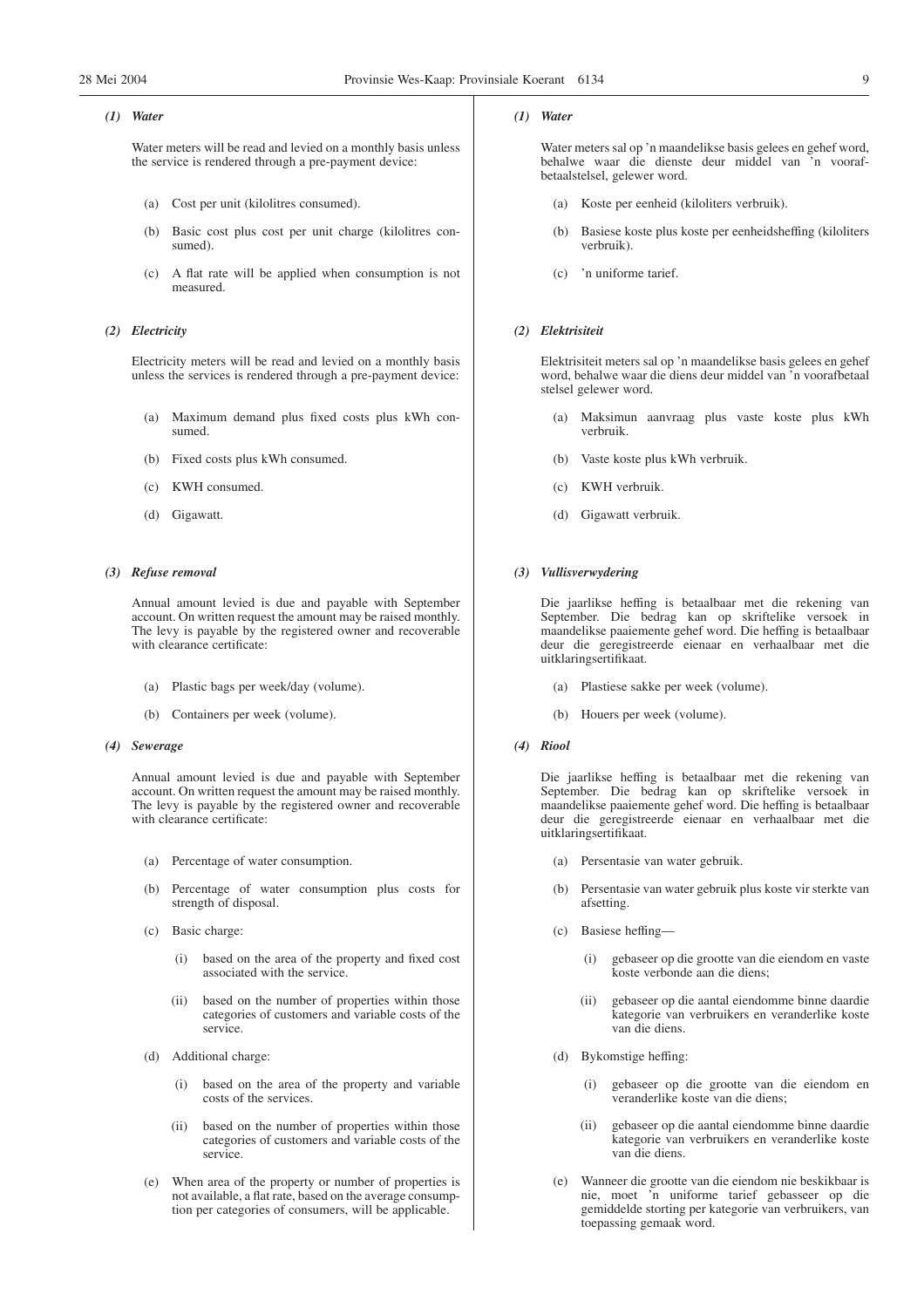## *(5) Assessment Rate*

Assessment rate is calculated taking into account the total net expenditure from the other services less the revenue envisaged based on the total rateable valuations. The assessment rate must be calculated in such a manner that the Council realise a net surplus when adopting it's tariffs.

Assessment rates are calculated according to valuation of property. Council may differentiate between improvement and land value and between categories of customers by either levy a surcharge or a rebate. Annual amount levied due and payable with September account. On written request the amount may be raised monthly. The levy is payable by the registered owner and recoverable with clearance certificate.

#### *(6) Social benefits*

- (a) To measure social benefits enjoyed by the community, the standards as set out in the tables here-under, shall be used to achieve cost recovery and to measure service delivery.
- (b) These measures must be used:
	- (i) to ensure that the service is affordable to Council, households and businesses;
	- (ii) to determine whether the infrastructure provided is managed effectively; and
	- (iii) to indicate whether any of the services should be curtailed.
- (c) Measures indicated, should be calculated annually and used as a guideline to ensure meaningful reporting. Actual unit costs must be compared with budgeted costs.

| <b>FUNCTION</b>                              | <b>UNIT OF OUTPUT</b>                                                                                                                                                                                                                  | <b>CLASSIFICATION BY</b><br><b>COUNCIL</b> |
|----------------------------------------------|----------------------------------------------------------------------------------------------------------------------------------------------------------------------------------------------------------------------------------------|--------------------------------------------|
| Airfields                                    | Number of landings                                                                                                                                                                                                                     |                                            |
| Art Gallery and<br>Museum                    | Number of attendance                                                                                                                                                                                                                   | Community                                  |
| Borough<br>Engineering                       | Population<br>Percentage of Municipal expendi-<br>ture                                                                                                                                                                                 | Community                                  |
| <b>Building Section</b>                      | Number of plans submitted<br>Value of buildings<br>Municipal value of buildings                                                                                                                                                        | Subsidised                                 |
| Caravan Park                                 | Number of bookings<br>Number of sites                                                                                                                                                                                                  | Subsidised                                 |
| Cemeteries                                   | Number of burials<br>Number of graves                                                                                                                                                                                                  | Subsidised                                 |
| City and other<br>halls                      | Number of bookings<br>Area per population                                                                                                                                                                                              | Subsidised                                 |
| Cleansing,<br>refuse removal<br>and disposal | Number of cubic meters<br>Number of tons<br>Number of removals<br>Number of living units<br>Kilometres travelled<br>Cost per $m3$ removed<br>Income per $m3$ removed<br>Cost per kilometre travelled<br>Income per kilometre travelled | Economic                                   |
| Corporate<br>Services                        | Number of municipal staff<br>Percentage of total expenditure                                                                                                                                                                           | Community (charged<br>out)                 |
| Council general                              | Population<br>Percentage of total expenditure                                                                                                                                                                                          | Community (charged<br>out)                 |

## *(5) Eiendomsbelasting*

Eiendomsbelasting word bereken met die in ag neming van die totale netto uitgawe van die ander dienste, minus die verwagte inkomste, gebaseer op die totale belasbare waardasies. Die eiendomsbelasting moet bereken word so dat die Raad 'n netto surplus kan bewerkstellig wanneer die tarief aanvaar word.

Eiendomsbelastings word bereken ooreenkomstig die waardasie van die eiendom. Die Raad mag 'n onderskeiding tref tussen verbeterings en grond waarde en tussen die kategorieë van gebruikers deur of 'n bobelasting of afslag te hef. Die jaarlikse heffing is betaalbaar met die rekening van September. Die bedrag kan op skriftelike versoek in maandelikse paaiemente gehef word. Die heffing is betaalbaar deur die geregistreerde eienaar en verhaalbaar met die uitklaringsertifikaat.

#### *(6) Maatskaplike voordele*

- (a) Om die maatskaplike voordele wat deur die gemeenskap geniet word, te meet, moet die standaarde wat in die tabelle hieronder uiteengesit is, gebruik word om kosteverhaling te bereik en om dienslewering te meet.
- (b) Hierdie maatreëls moet gebruik word om:
	- (i) te verseker dat dat die diens vir beide die Raad en huishoudings bekostigbaar is;
	- (ii) te bepaal of die infrastruktuur wat voorsien is behoorlik bestuur word; en
	- (iii) om aan te dui of enige van die dienste ingekort moet word.
- (c) Die aangeduide maatreëls moet jaarliks bereken word en moet gebruik word as 'n riglyn om sinvolle verslaggewing te verseker. Werklike eenheidskoste moet met begrote koste vergelyk word.

| <b>FUNKSIE</b>                                     | <b>EENHEID BY LEWERING</b>                                                                                                                                                                                                                      | <b>KLASSIFIKASIE</b><br><b>DEUR DIE RAAD</b> |  |
|----------------------------------------------------|-------------------------------------------------------------------------------------------------------------------------------------------------------------------------------------------------------------------------------------------------|----------------------------------------------|--|
| Begraafplase                                       | Aantal begrafnisse<br>Aantal grafte                                                                                                                                                                                                             | Gesubsidiëer                                 |  |
| Behuising<br>(verkoop en<br>verhuur van<br>skemas) | Aantal wooneenhede                                                                                                                                                                                                                              | Ekonomies                                    |  |
| Bemarking                                          | Aantal nywerheidseiendomme<br>Aantal nywerhede                                                                                                                                                                                                  | Gemeenskap                                   |  |
| <b>Biblioteke</b>                                  | Aantal uitreikings<br>Aantal lede<br>Getal boeke in voorraad                                                                                                                                                                                    | Gemeenskap                                   |  |
| <b>Brandweer</b>                                   | Aantal uitroepe<br>Aantal eiendomme                                                                                                                                                                                                             |                                              |  |
| Bou Afdeling                                       | Getal planne voorgelê<br>Waarde van geboue<br>Munisipale waarde van geboue                                                                                                                                                                      | Gesubsidiëer                                 |  |
| Direkteur:<br>Finansies                            | Aantal munisipale personeel<br>Persentasie van munisipale uitgawe                                                                                                                                                                               | Gemeenskap                                   |  |
| Elektrisiteit                                      | Aantal eenhede gekoop<br>Aantal eenhede verkoop<br>Persentasie verlies in verspreiding<br>Aankoopkoste per eenheid<br>Koste per eenheid verkoop<br>Inkomste per eenheid<br>Getal verbindings<br>Koste per verbinding<br>Lengte van hoofleidings | Handel                                       |  |
| Gesondheid<br>Klinieke<br>$\bullet$ Ander          | Aantal besoeke                                                                                                                                                                                                                                  | Gemeenskap                                   |  |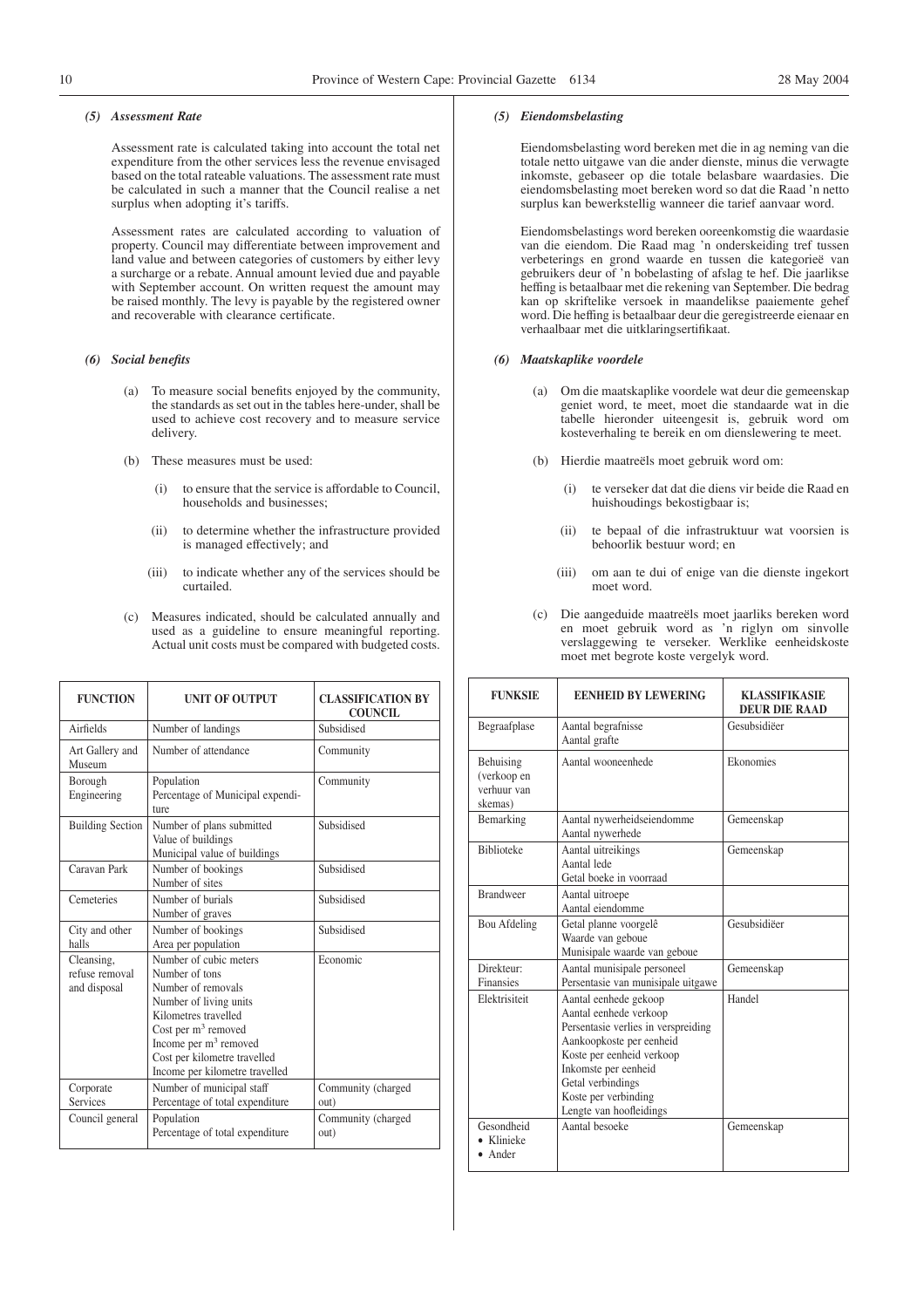| Electricity                                             | Number of units purchased<br>Number of units sold<br>Percentage loss in distribution<br>Purchase cost per unit<br>Cost per unit sold<br>Income per unit<br>Number of connections<br>Cost per connection<br>Length of mains | Trading                        |
|---------------------------------------------------------|----------------------------------------------------------------------------------------------------------------------------------------------------------------------------------------------------------------------------|--------------------------------|
| Estates<br>Properties held<br>for future<br>development | Number of properties                                                                                                                                                                                                       | Economic                       |
|                                                         | Area<br>Number of properties                                                                                                                                                                                               | Community                      |
| Financial<br><b>Services</b>                            | Number of municipal staff<br>Percentage of municipal expendi-<br>ture                                                                                                                                                      | Community (charged<br>out)     |
| Fire                                                    | Number of call-outs<br>Number of properties                                                                                                                                                                                |                                |
| Grant-in-aid                                            | Percentage of rates income                                                                                                                                                                                                 | Community                      |
| Health<br>$\bullet$ Clinics<br>• Other                  | Number of attendance                                                                                                                                                                                                       | Community                      |
| Housing<br>(Selling and<br>letting schemes)             | Number of dwellings                                                                                                                                                                                                        | Economic                       |
| Libraries                                               | Number of issues<br>Number of members<br>Number of books in stock                                                                                                                                                          | Community                      |
| Licensing                                               | Number of licenses                                                                                                                                                                                                         | Subsidised                     |
| Marketing                                               | Number of industrial properties<br>Number of industries                                                                                                                                                                    | Community                      |
| Municipal<br>Manager                                    | Number of municipal staff<br>Percentage of municipal expendi-<br>ture                                                                                                                                                      | Community                      |
| Organisation<br>and methods                             | Number of municipal staff<br>Percentage turnover rate                                                                                                                                                                      | Community                      |
| Parking                                                 | Number of bays                                                                                                                                                                                                             | Trading                        |
| Parks and<br>recreation                                 | Area of developed parks<br>Number of living units                                                                                                                                                                          | Community                      |
| Personnel<br>administration                             | Number of municipal staff<br>Number of appointments<br>Percentage turnover rate                                                                                                                                            | Community                      |
| Properties held<br>for future<br>development            | Area<br>Number of properties                                                                                                                                                                                               | Community                      |
| Railway Sidings                                         | Frontage of users<br>Number of users                                                                                                                                                                                       | Subsidised                     |
| Road and<br>Stormwater<br>(including)<br>sidewalks)     | Length of roads<br>Area of roads                                                                                                                                                                                           | Community                      |
| Security and<br>District<br>Management                  | Number of installations<br>Area covered                                                                                                                                                                                    | Community                      |
| Sewerage reticu-<br>lation (disposal)                   | Number of connections<br>Area served<br>Length of mains<br>Sewerage purified<br>Cost per meg litre purified                                                                                                                | Economic                       |
| <b>Stores</b>                                           | Number of issues<br>Number of stock items held<br>Value of issue<br>Value of stock<br>Number of direct purchases<br>Average percentage of turnover<br>stock per annum                                                      | Economic (fully charge<br>out) |
| Street cleaning                                         | Length of street<br>Area of streets                                                                                                                                                                                        | Economic                       |
| <b>Street Lighting</b>                                  | Number of street lighting                                                                                                                                                                                                  | Trading                        |
| Swimming pools                                          | Number of attendance                                                                                                                                                                                                       | Subsidised                     |

| Hoewes<br>Eiendomme wat<br>vir toekomstige | Aantal eiendomme                                                         | Ekonomies            |
|--------------------------------------------|--------------------------------------------------------------------------|----------------------|
| ontwikkeling<br>gehou word                 |                                                                          |                      |
|                                            | Gebied<br>Aantal eiendomme                                               | Gemeenskap           |
| Hulpverlening                              | Persentasie van belastinginkomste                                        | Gemeenskap           |
| Karavaanpark                               | Aantal besprekings                                                       | Gesubsidiëer         |
|                                            | Aantal terreine                                                          |                      |
| Kunsgalery en<br>Museum                    | Aantal bywonings                                                         | Gemeenskap           |
| Lisensiëring                               | <b>Getal</b> lisensies                                                   | Gesubsidiëer         |
| Lughawens                                  | Aantal landings                                                          | Gesubsidiëer         |
| Munisipale<br>bestuurder                   | Aantal munisipale personeellede<br>Persentasie van munisipale<br>uitgawe | Gemeenskap           |
| Pad en SWD                                 | Lengte van paaie                                                         | Gemeenskap           |
| <i>(insluitende)</i><br>sypaadjies)        | Oppervlakte van paaie                                                    |                      |
| Parke en                                   | Grootte van ontwikkelde parke                                            | Gemeenskap           |
| ontspanning                                | Aantal leefeenhede                                                       |                      |
| Parkering                                  | Aantal parkeerinhamme                                                    | Handel               |
| Personeel                                  | Aantal munisipale personeellede                                          | Gemeenskap           |
| administrasie                              | Aantal aanstellings<br>Persentasie omset                                 |                      |
| Raad algemeen                              | Bevolking                                                                | Gemeenskap           |
|                                            | Persentasie van totale uitgawe                                           |                      |
| Riool retikulasie                          | Aantal verbindings                                                       | Ekonomies            |
| (afsetting)                                | Gebied bedien<br>Lengte van hoofleidings                                 |                      |
|                                            | Riool gesuiwer                                                           |                      |
|                                            | Koste per mega liter gesuiwer                                            |                      |
| Sekuriteit en<br>Distriksbestuur           | Aantal installasies<br>Oppervlakte gedek                                 | Gemeenskap           |
| Skoonmaak,                                 | Aantal kubieke meters                                                    | Ekonomies            |
|                                            | Tonnemaat                                                                |                      |
| vullisverwydering                          |                                                                          |                      |
| en beskikking                              | Aantal verwyderings                                                      |                      |
|                                            | Getal wooneenhede                                                        |                      |
|                                            | Kilometers gereis<br>Koste per m <sup>3</sup> verwyder                   |                      |
|                                            | Inkomste per $m3$ verwyder                                               |                      |
|                                            | Koste per kilometer gereis<br>Inkomste per kilometer gereis              |                      |
| Spoorweg                                   | Front van verbruikers                                                    | Gesubsidiëer         |
| sylyne                                     | Aantal verbruikers                                                       |                      |
| Stadsbeplanning                            | Aantal eiendomme in jurisdiksie<br>gebied                                | Gemeenskap           |
| Stads- en ander                            | Aantal besprekings                                                       | Gesubsidiëer         |
| sale                                       | Gebied per inwonertal                                                    |                      |
| Stadsingenieur                             | Bevolking<br>Persentasie munisipale uitgawes                             | Gemeenskap           |
| Stadsekretaris                             | Aantal munisipale personeel<br>Persentasie van totale uitgawes           | Gemeenskap           |
| Store                                      | Aantal uitreikings                                                       | Ekonomies (ten volle |
|                                            | Waarde van uitreikingsitems in                                           | uitbestee)           |
|                                            | voorraad<br>Waarde van uitreikings                                       |                      |
|                                            | Waarde van voorraad                                                      |                      |
|                                            | Aantal direkte aankope                                                   |                      |
|                                            | Gemiddelde persentasie van omset<br>van voorraad per jaar                |                      |
| Straatbeligting                            | Aantal straatligte                                                       | Handel               |
| Straatskoonmaak                            | Lengte van strate                                                        | Ekonomies            |
|                                            | Oppervlakte van strate                                                   |                      |
| Swembaddens                                | Aantal bywonings                                                         | Gesubsidiëer         |
| Verkeer                                    | Lengte van paaie<br>Aantal geregistreerde voertuie                       | Gemeenskap           |
|                                            | Getal dienste verrig                                                     |                      |
|                                            | Koste per diens                                                          |                      |
| Waardasies                                 | Herstel van diens<br>Aantal eiendomme                                    | Gemeenskap           |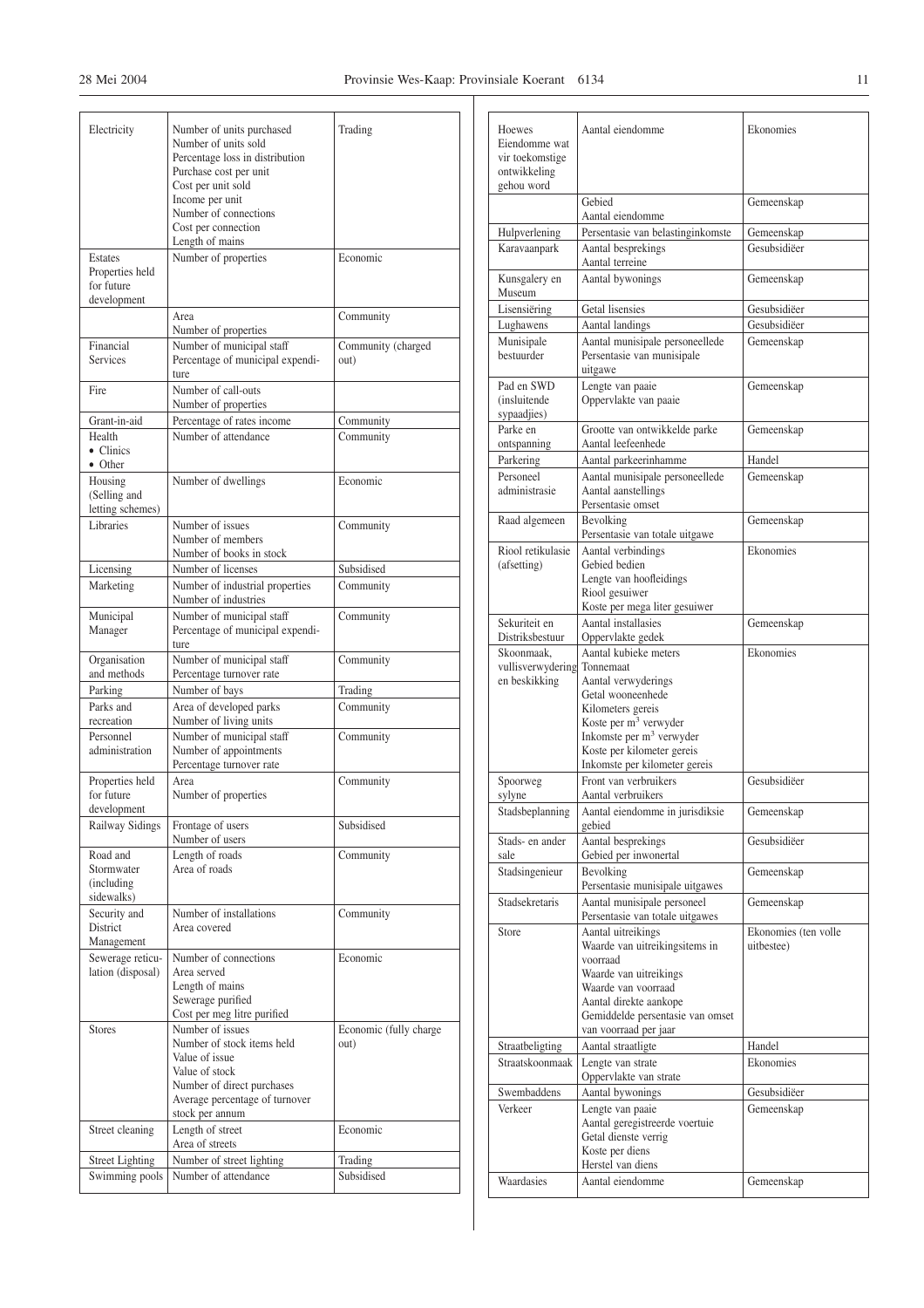| Town<br>Engineering | Population<br>Percentage of Municipal expenditure                                                                                                                                                                                                                                                         | Community  |
|---------------------|-----------------------------------------------------------------------------------------------------------------------------------------------------------------------------------------------------------------------------------------------------------------------------------------------------------|------------|
| Town Planning       | Number of properties in area of<br>iurisdiction                                                                                                                                                                                                                                                           | Community  |
| Town secretary      | Number of municipal staff<br>Percentage of total expenditure                                                                                                                                                                                                                                              | Community  |
| Traffic             | Length of roads<br>Number of registered vehicles<br>Number of services issued<br>Cost per service<br>Recovery of service                                                                                                                                                                                  | Subsidised |
| Valuations          | Number of properties<br>Percentage of municipal valuations                                                                                                                                                                                                                                                | Community  |
| Water               | Number of units purchased<br>Number of units sold<br>Percentage loss in distribution<br>Purchase cost per unit<br>Cost per unit sold<br>Income per unit<br>Number of connections<br>Cost per connection<br>Income per connection<br>Length of mains<br>Kiloliters purified<br>Cost per kiloliter purified | Trading    |

#### **9. Determination, notice of tariffs, fees and levies and objections**

The council may—

- (1) by resolution, supported by a majority of the members of the council, levy and recover levies, fees, taxes and tariffs, in respect of any function or service of the municipality;
- (2) from time to time, by resolution, amend or withdraw such determination and determine a date, not earlier than 30 days from date of the resolution, on which such determination, amendment or withdrawal shall come into operation and
- (3) recover any charges so determined or amended, including interest on any outstanding amount.
- (4) After a resolution as contemplated in paragraph 9(2) has been passed, the municipal manager of the municipality shall forthwith cause to be conspicuously displayed, at a place installed for this purpose at the offices of the municipality, as well as at such other places within the area of jurisdiction of the municipality as may be determined by the municipal manager, a notice stating—
	- (a) the general purport of the resolution;
	- (b) the date on which the determination or amendment shall come into operation;
	- (c) the date on which the notice is first displayed; and
	- (d) that any person who desires to object to such determination or amendment shall do so in writing within 14 days after the date on which the notice is first displayed.
- (5) Where—
	- (a) no objection is lodged within the period referred to in paragraph 9(4)(d) the determination or amendment shall come into operation as contemplated in paragraph 9(2);
	- (b) an objection is lodged within the period referred to in paragraph 9(4)(d), the municipality shall consider every objection and may amend or withdraw the determination or amendment and may determine a date

|            | Watervoorsiening Aantal eenhede gekoop<br>Aantal eenhede verkoop<br>Persentasie verlies in verspreiding<br>Aankoopkoste per eenheid<br>Koste per eenheid verkoop<br>Inkomste per eenheid<br>Aantal verbindings<br>Koste per verbinding<br>Inkomste per verbinding<br>Lengte van hoofleidings<br>Kiloliters gesuiwer<br>Koste per kiloliter gesuiwer | Handel     |
|------------|-----------------------------------------------------------------------------------------------------------------------------------------------------------------------------------------------------------------------------------------------------------------------------------------------------------------------------------------------------|------------|
| Werkstudie | Aantal munisipale personeellede<br>Persentasie omset                                                                                                                                                                                                                                                                                                | Gemeenskap |

#### **9. Vastelling, kennisgewing van tariewe, fooie en heffings en besware**

Die Raad mag—

- (1) deur middel van 'n resolusie, wat deur die meerderheid van die raadslede ondersteun word, tariewe, fooie en heffings (hieronder kostes genoem), met betrekking tot enige funksie of diens wat deur die munisipaliteit gelewer word, hef en invorder;
- (2) van tyd tot tyd deur middel van 'n raadsbesluit sodanige kostes verander of intrek en 'n datum vasstel, wat nie vroeër as 30 dae vanaf die datum van die raadsbesluit is nie, waarop sodanige vasstelling, wysiging of intrekking in werking sal tree;
- (3) enige kostes, wat sodanig vasgestel of gewysig is, insluitende rente op enige uitstaande bedrae, verhaal.
- (4) Nadat 'n resolusie soos beskrywe in paragraaf 9(2) aangeneem is, laat die hoof uitvoerende beampte van die munisipaliteit onverwyld 'n kennisgewing ooglopend vertoon, op 'n plek wat vir die doel ingerig is, by die munisipale kantore sowel as op ander plekke binne die regsgebied van die munisipaliteit wat die hoof uitvoerende beampte bepaal waarin—
	- (a) die algemene strekking van sodanige resolusie uiteengesit word;
	- (b) die datum vermeld word waarop die vastelling of wysigings in werking tree;
	- (c) die datum vermeld word waarop die kennisgewing vir die eerste keer vertoon is; en
	- (d) vermeld word dat enige persoon wat teen sodanige vasstelling of wysiging beswaar wil maak, dit skriftelik moet doen binne 14 dae vanaf die datum waarop die kennisgewing vir die eerste keer vertoon is.
- (5) Waar—
	- (a) geen beswaar binne die tydperk in paragraaf 9(4)(d) bedoel, geopper is nie, tree die vasstelling of wysiging in werking soos in parafgraaf 9(2) be-oog;
	- 'n beswaar binne die tydperk bedoel in paragraaf 9(4)(d) geopper is, oorweeg die munisipalteit elke beswaar en kan die vastelling of wysiging wysig of intrek, en mag 'n ander datum as die in paragraaf 9(4)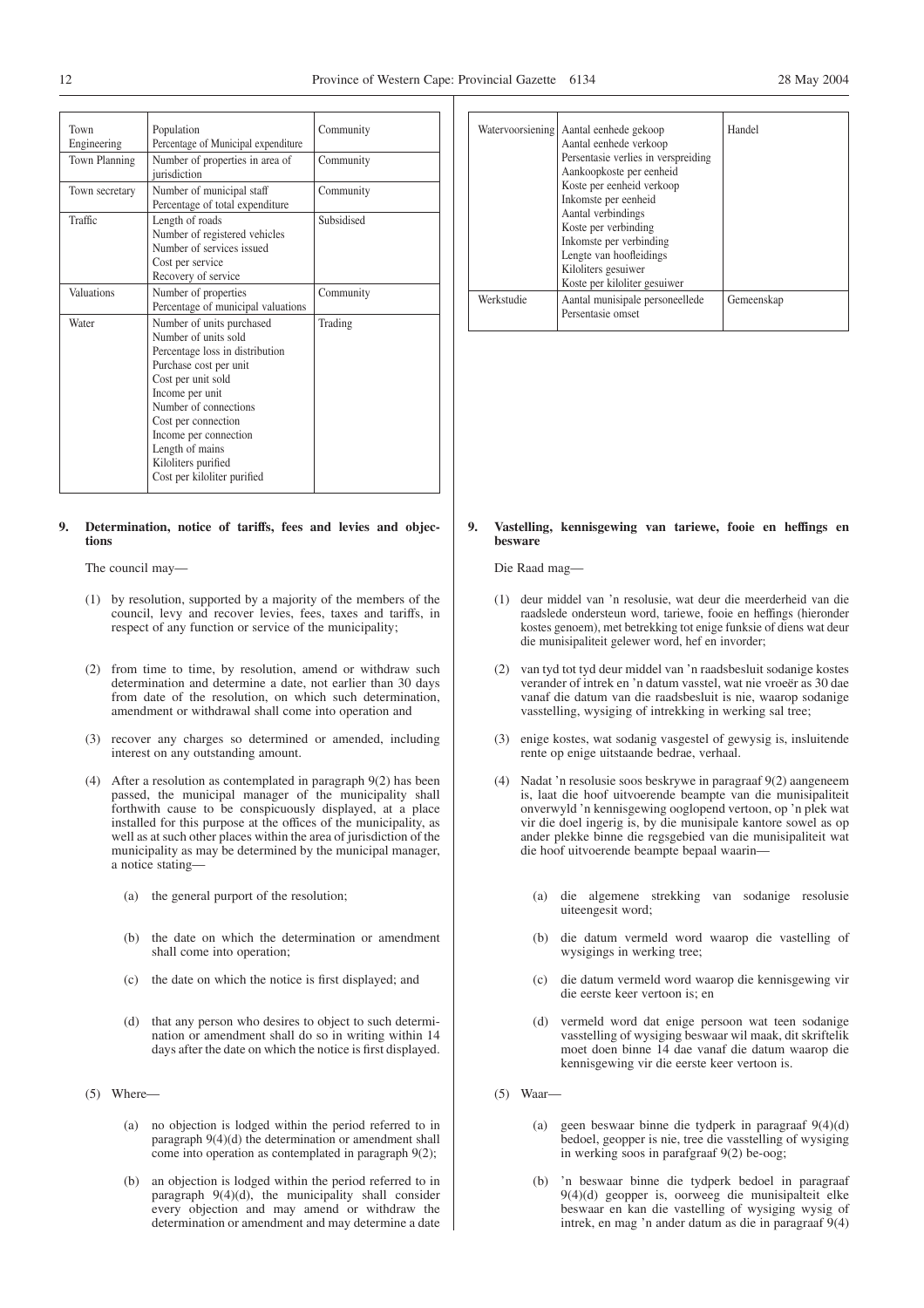other than the date contemplated in paragraph 9(2) on which the determination or amendment shall come into operation, whereupon paragraph 9(5)(b) shall with the necessary changes apply.

#### **10. Phasing in of tariffs, fees and levies**

- (1) The council must annually consider the methods by which tariffs, fees and levies will be calculated and by resolution amend its tariff policy.
- (2) Where the newly calculated tariffs, fees and levies differ substantially from the current tariffs council may resolve to phase in the differences over a period of time.

## **11. Conflict of law**

- (1) When interpreting any provision of these by-laws, any interpretation which is reasonable and consistent with the objectives of the Act as set out in Chapter 8, Part 1, on Service Tariffs, must be preferred over any alternative interpretation which is inconsistent with these objectives.
- (2) If there is any conflict between these by-laws and any other by-laws of the Council relating to tariffs, these by-laws shall prevail.

## **12. Short title**

These by-laws are called the Tariff By-laws of the **Bre Municipality**.

beoog, bepaal waarop die vasstelling of wysiging in werking tree, waarna paragraaf 8(5)(b) met die nodige veranderinge van toepassing is.

#### **10. Infassering van tariewe, fooie en heffings**

- (1) die Raad moet jaarliks die metode waarby tariewe, fooie en heffings vasgestel word oorweeg en by wyse van 'n raadsbesluit die tariefbeleid van die raad aanpas.
- (2) Waar die nuut berekende tariewe, fooie en heffings substansieel van die huidige tariewe verskil, kan die Raad besluit om die verskille oor 'n periode van tyd in te fasseer.

## **11. Regskonflik**

- (1) By die uitleg van enige bepaling van hierdie verordeninge, word enige uitleg wat redelik en bestaanbaar is met die doelwitte van die Wet soos uiteengesit in Artikel 8, Deel 1, oor Dienstariewe, verkies bo enige alternatiewe uitleg wat met daardie doelwitte onbestaanbaar is.
- (2) Indien daar enige konflik tussen hierdie verordeninge en enige ander verordeninge van die Raad betreffende tariewe is, sal hierdie verordeninge die deurslag gee.

## **12. Kort titel**

| eede Valley | Hierdie verordeninge heet die Tarief Verordeninge van die |  |      |  |  |
|-------------|-----------------------------------------------------------|--|------|--|--|
| 7009-       | Breedevallei Munisipaliteit.                              |  | 7009 |  |  |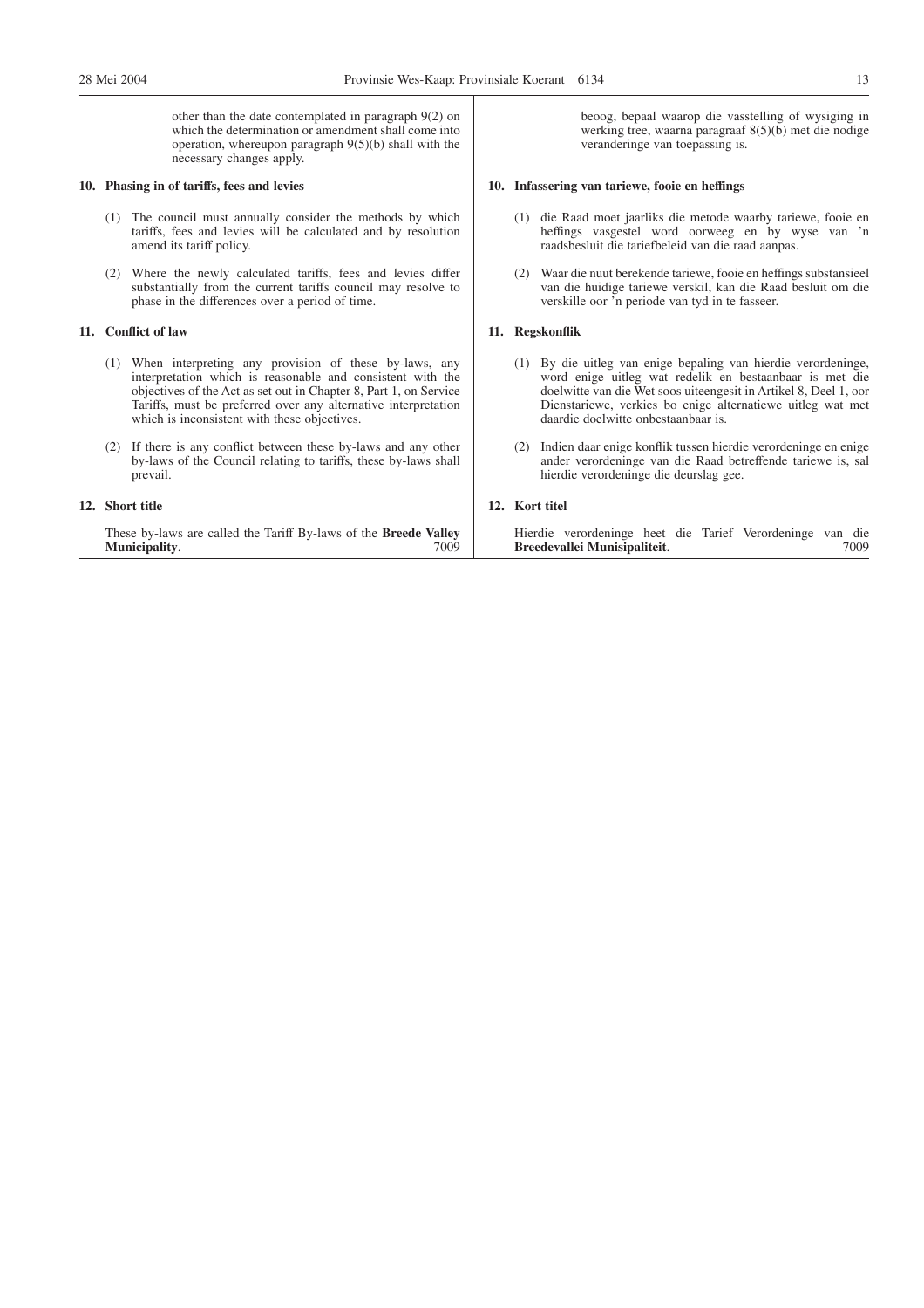# *SOUTH AFRICA FIRST –* BUY SOUTH AFRICAN MANUFACTURED GOODS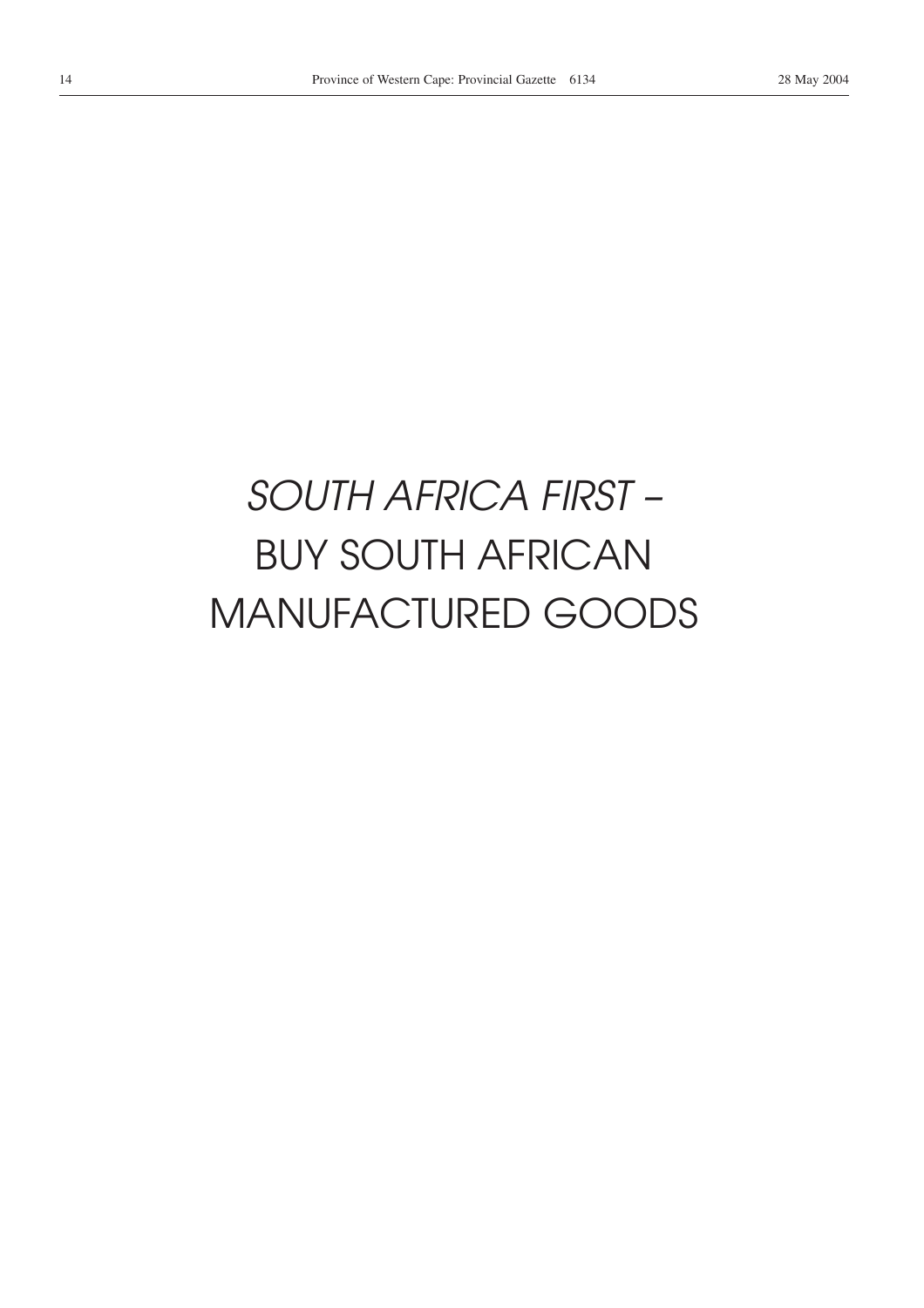# *SUID-AFRIKA EERSTE –* KOOP SUID-AFRIKAANS VERVAARDIGDE GOEDERE